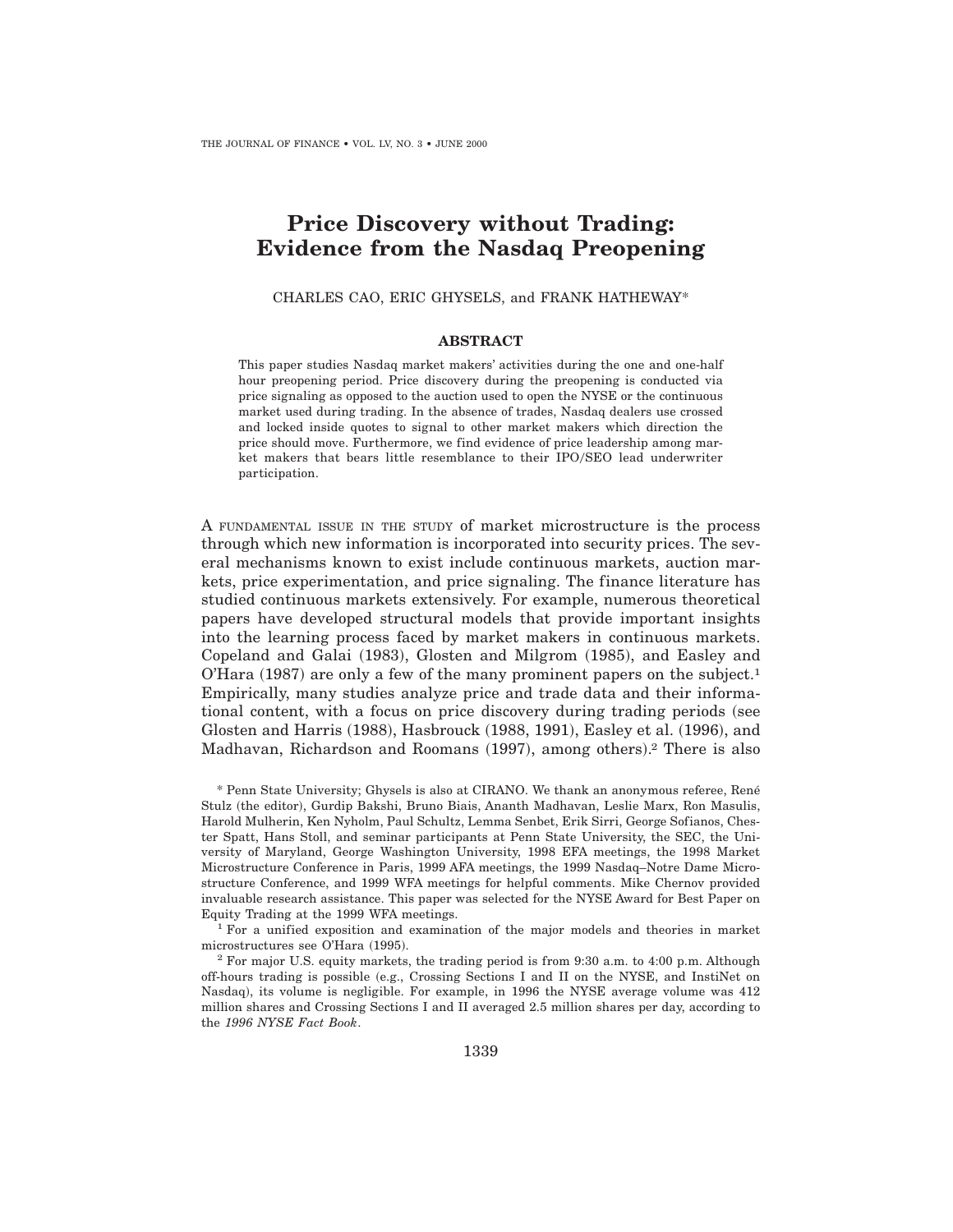an extensive literature on auction markets (see, e.g., Kyle  $(1985)$ , Amihud and Mendelson  $(1987)$ , Stoll and Whaley  $(1990)$ , Madhavan  $(1992)$ , and Pagano and Röell (1996)) emphasizing the NYSE opening and U.S. Treasury auctions.

The two remaining mechanisms of price experimentation and price signaling have received far less attention. One important contribution to this literature is the work of Leach and Madhavan  $(1993)$ , who provide a theoretical model of price experimentation where market makers have the ability to expedite price discovery through price experiments. In addition to their theoretical model, the price quotations of an NYSE specialist are used as an empirical example to study price experimentation. There is also an emerging theoretical literature on price signaling. Spatt and Srivastava  $(1991)$ show the importance of nonbinding price signals to an issuer in the IPO process. They also point out the potential importance of informal communication via an "indication of interest" on the NYSE.

This paper studies the use of Nasdaq market makers' preopening quotes as signals for price discovery. By focusing on price signaling, our paper continues the tradition of Bagehot  $(1971)$  and Garman  $(1976)$  in the research of price discovery. As a tool for price discovery, price signaling occurs in the foreign exchange market, the secondary market for bonds, in many goods markets, and in the preopening sessions of the NYSE, the Paris Bourse, and the Nasdaq. In the foreign exchange and the secondary bond markets, indicative price signals are widely disseminated even as transaction prices remain confidential. Some product markets, such as steel, automobiles, and airlines, are often characterized by signaling in advance of expected price changes.

Prior research on price signaling as a mechanism of price discovery has often confounded the informational effect of the nonbinding price signals with that of contemporaneously occurring transactions. This paper differs from previous studies in that it emphasizes the combination of nontrading periods and nonbinding signals in studying the informational content of price quotation signals when there is no trading. On Nasdaq during the preopening, individual market makers' indicative quotes are displayed and widely disseminated in the absence of trading. In particular, we examine all of the market maker quotes and identifications collected during the preopening period for the 50 most active Nasdaq National Market issues in 1994. This set of approximately 800,000 preopening quotes provides insights into the role of signaling for price discovery. We are able to identify different types of signals, establish that there is price leadership among market makers, and explore the linkages between price leadership and IPO/SEO underwriting relationships.

Nasdaq features an *inside quote* mechanism that is a combination of the highest bid and the lowest ask across all market makers. We find that the preopening often involves *crossed* and *locked* inside quotes, where the highest bid price is respectively greater than or equal to the lowest ask. The percentage of all inside quotes that are crossed and locked are 24 and 11 percent respectively. In contrast, such unbalanced inside quotes occur only 0.3 per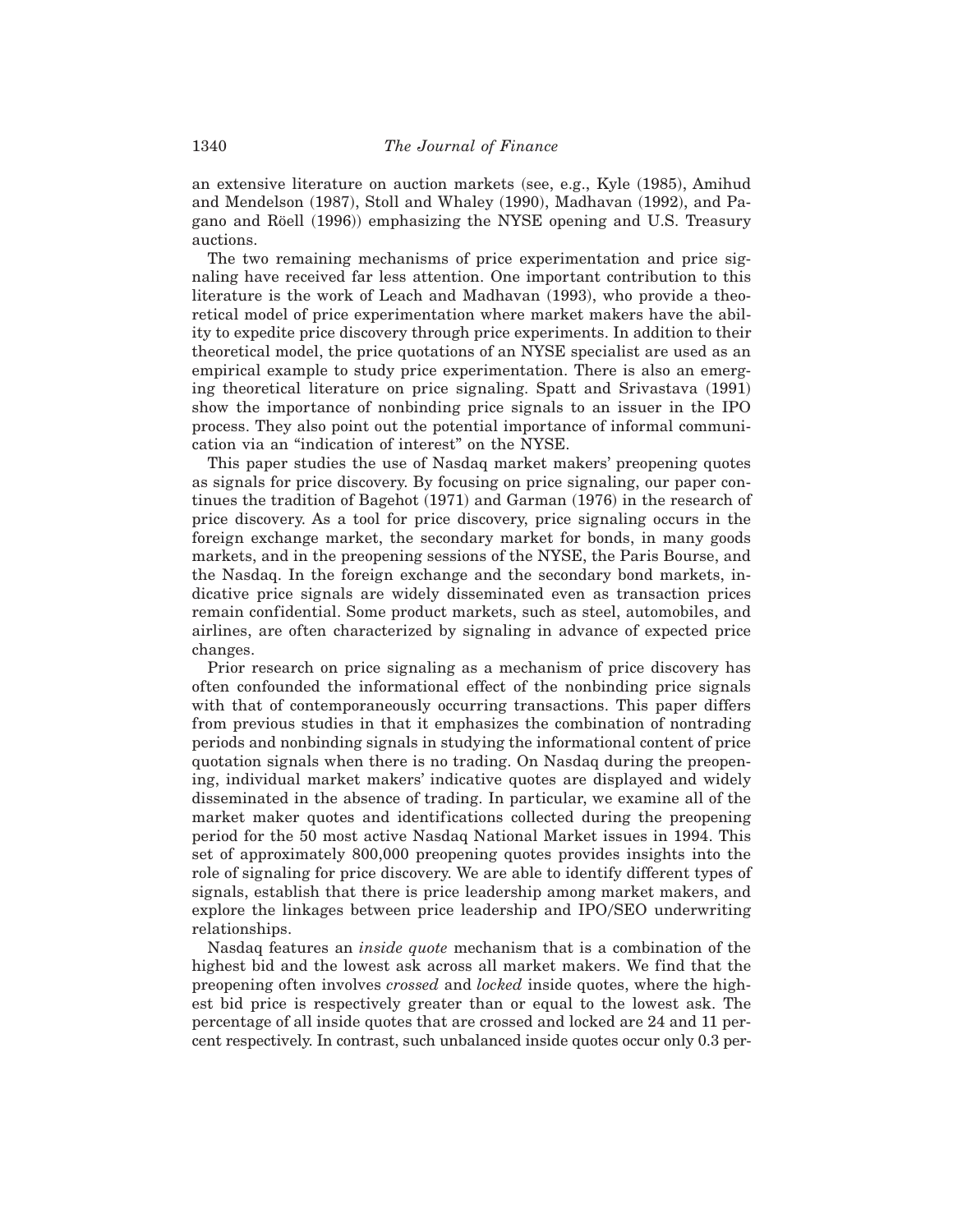cent of the time during regular trading hours.3 We find that the direction of crosses and locks is strongly associated with the evolution of the price between the close and the open, consistent with signaling. Further, there is evidence of leadership in creating crossed and locked market conditions. In each stock the top three market makers account for an average of 40 percent of the price contribution during crossed markets but they represent only nine percent of the quote frequency during the preopening.4 There is also a distinction between crosses and locks: Crosses carry a much stronger signal than locks. We identify a difference in the *types* of market makers who tend to cross the market and those involved in locks. The main protagonists for crossed markets are the full-service brokers who engage in strong price signaling during the preopening. A more modest role is played by large wholesale brokers who engage more actively in locking markets, sending much weaker signals to other Nasdaq dealers. In summary, the results show that nonbinding price quotes contain important information, and there is significant price discovery during the preopening period which is driven by the types of signals used and the identities of the market makers who transmit the signals.

This paper is part of an emerging literature about the role of the preopening. Biais, Hillion, and Spatt (1999) focus on the Paris Bourse and discuss the coordination game and learning mechanism that takes place during the preopening session. They find strong evidence of active learning during the preopening session. Madhavan and Panchapagesan  $(2000)$  cover the role of the specialist at the NYSE in determining the opening price. They present convincing evidence that specialists facilitate price discovery at the opening by setting more efficient prices than would prevail in an auction using public orders. There are significant differences in market opening procedures between the NYSE (stabilized auction market), the Paris Bourse (public limitorder book), and the Nasdaq (dealer market with price signaling). An examination of the ability of the Nasdaq preopening session to facilitate price discovery and impound overnight information into the opening price provides more insight into the functioning of preopening sessions.

Extant studies on the subject of price signaling also document leadership patterns. Peiers (1997) identifies price leadership patterns in interbank quotes during trading hours on foreign exchange markets. These quotes are similar to Nasdaq preopening quotes as they are indicative and nonbinding, but they differ in that a substantial volume of trading is occurring contemporaneously. Consequently, it is a noisier test of price signaling than the Nasdaq preopening.

<sup>3</sup> In principle, inside crosses and locks are discouraged during trading hours according to Nasdaq regulations. The market maker who creates a cross or a lock often is contacted by Nasdaq officials to resolve the cross or lock quickly. Under rule 4613, the market makers are also obligated to trade at their unbalanced bid and ask prices and therefore risk monetary losses should they lock or cross a market. Evidence of such risks have been documented in the literature on small order execution system (SOES) bandits; see for instance Battalio, Hatch, and Jennings  $(1997)$  and Harris and Schultz  $(1998)$ .

<sup>4</sup> As explained in Section IV, we define the top three market makers in terms of their price contribution.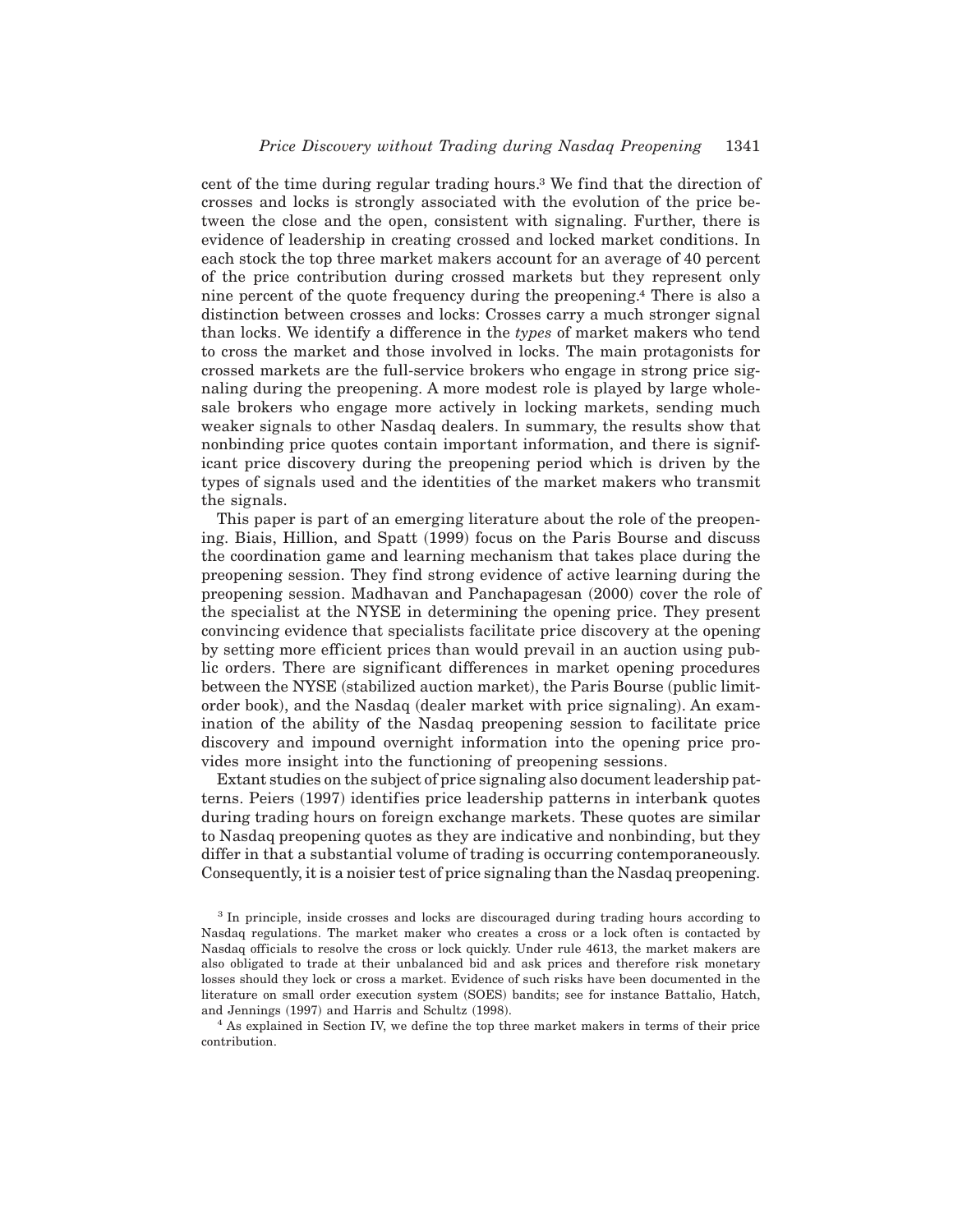There is an additional role for preopening price discovery on Nasdaq besides the daily start of trading. Before trading opens in Nasdaq IPOs, there is a (midday) preopening session during which market makers post nonbinding quotes for the new stocks in a manner similar to the start of the trading day. Aggrawal and Conroy (1999) study the initial price discovery process of IPOs on Nasdaq, including the dominance of the lead underwriter. Ellis, Michaely, and O'Hara (2000), among others, examine the relationship between market making in the IPO aftermarket and the underwriting of IPOs. They find a strong association between market making and underwriting activity over the short term. Yet the question of whether there is a long-term association is unanswered. We find that IPO and SEO underwriters, in aggregate, contribute only a small fraction to price discovery during the daily preopening period. This finding suggests that IPO and SEO underwriters' short-term association with market making activity does not spill over into longer horizons for the actively traded stocks comprising our sample. This is in sharp contrast to the significant short-term association between market making activity and underwriting.

Our paper also yields insights on the differences in close-to-open price reaction to overnight news announcements across markets. Greene and Watts  $(1996)$  examine the difference between the NYSE and the Nasdaq reaction to overnight earnings announcements, and find that the Nasdaq opening mechanism impounds more of the nontrading hours' information into the price. Masulis and Shivakumar (1997) compare the speed of price adjustment for stocks on the NYSE/AMEX with the speed on Nasdaq to overnight seasoned equity offering announcements. They find that Nasdaq stocks react much faster to SEO announcements than do NYSE/AMEX stocks. The faster Nasdaq response is surprising given that these stocks are less frequently traded and have smaller equity capitalization than the NYSE/AMEX stocks. Our results reveal that the faster price adjustment for Nasdaq stocks is attributed to the informational role of the preopening session: The Nasdaq preopening is a significant coordination vehicle to absorb the price shock and to facilitate price discovery in such cases.

Finally, the nature of our data set and the institutional settings of Nasdaq provide a unique perspective for exploring a number of issues raised in the broader literature. In particular, game theorists study games of coordination and pre-play without firm commitments. The game theory literature has coined the term "cheap talk" to designate situations analogous to the preopening where Nasdaq market makers communicate without commitment  $(see Farrell and Rabin (1996) for a recent survey). The phenomenon of pre$ opening activity on the Nasdaq provides an interesting study of the nature of the communication game in the absence of firm commitments.5 Relatively

<sup>&</sup>lt;sup>5</sup> The informativeness of preopening quotes enable Nasdaq dealers to identify potential noncooperative strategies, which lead to "proposed" or "suggested" prices, using the terminology of Dutta and Madhavan (1997).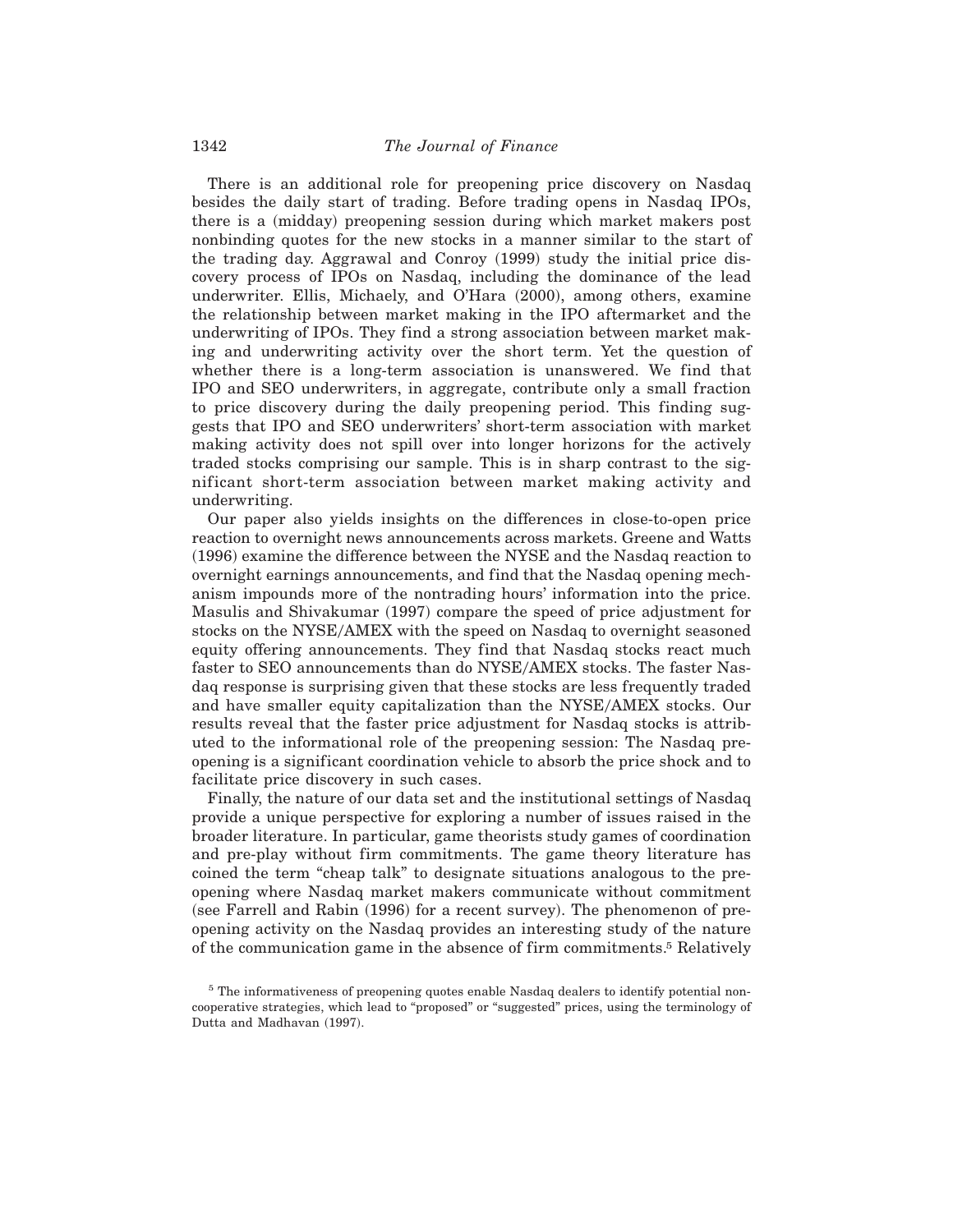little empirical evidence exists about such phenomena. In fact, the absence of data has recently prompted some researchers to use laboratory experiments to analyze noncredible communication (cheap talk) in the new issues market. In a recent paper, Forsythe, Lundholm, and Rietz (1999) examine communication in laboratory games with asymmetric information and show how cheap talk improves market efficiency but falls short of the perfect information outcome. We examine a similar issue of information revelation but with actual market data.

The paper is organized as follows. Section I describes the institutional environment of the Nasdaq preopening. Section II describes the preopening data. Section III provides evidence of price discovery during the preopening. In Section IV, we examine leadership among market makers and its characteristics. Concluding remarks are offered in Section V.

### **I. The Preopening Session on the Nasdaq**

The Nasdaq Stock Market is an electronic securities market composed of competing market makers whose trading is supported by a communications network that includes quote dissemination, trade reporting, and order execution systems. Trading in individual stocks is characterized by a multiple dealer market in which participants are required to display their individual bid and ask quotes on the system. The reported inside quotes  $(e.g., the best)$ bid-ask prices) consist of the highest bid and the lowest ask quotes posted by the market makers. The Nasdaq reporting system updates the inside quote whenever a dealer updates his quotes and either exceeds the highest bid or undercuts the lowest ask and therefore affects the existing best bid-ask quotes.6 Although the trading system opens at 9:30 a.m., the quotation reporting system of the Nasdaq market opens much earlier. The first quotation of the day typically is at around 8:15 a.m. During the preopening period from 8:00 to 9:30 a.m., market makers transmit their bid-ask quotes, observe other dealers' quotes and identity, and, most importantly, revise their own quotes in response to the quotes of others. One important difference between the preopening quotes and those posted during trading hours is that preopening quotes are nonbinding. In contrast, dealers are obligated to honor their quotes for the minimum quantity of up to 1,000 shares during trading hours.7 Al-

<sup>6</sup> In January 1997, the Securities and Exchange Commission implemented reforms that permit the public to submit limit orders and to compete with Nasdaq market makers. The reform also mandates display of customer limit orders and superior quotes placed in proprietary trading system (see Barclay et al. (1999)). These rules do not apply to our sample period and most do not apply to the preopening.

<sup>7</sup> The minimum display size, and hence the minimum quantity that must be honored, varies substantially across time and across stocks. For our sample stocks during the interval of the study, our data reveal that dealers almost invariably display 1,000 shares. In March 1995, Nasdaq switched from a 500-share minimum to 1,000. As of March 1998, the rule is 1,000 shares  $(200$  or  $500$  for less active stocks).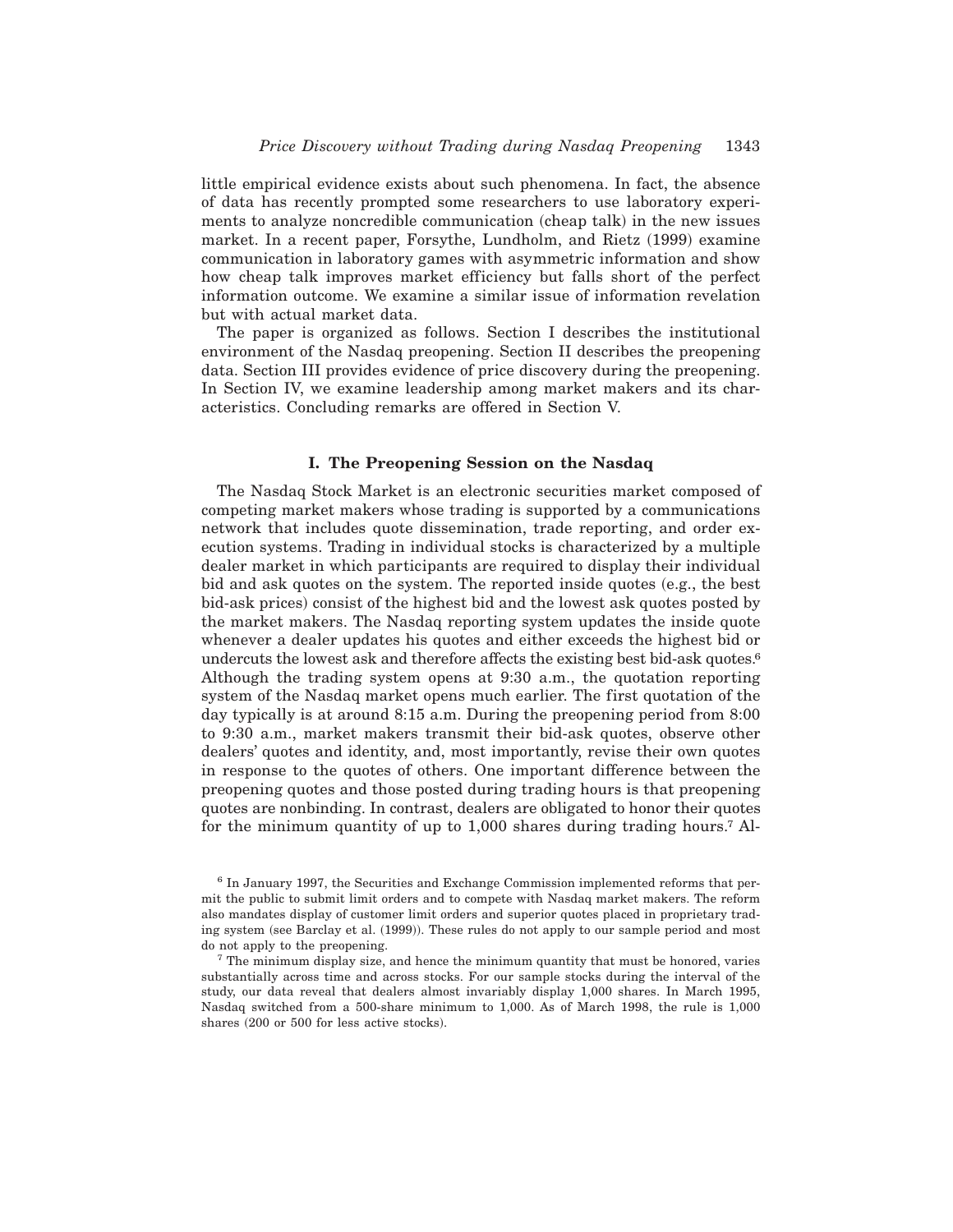though dealers can execute trades during the preopening on the interdealer electronic communication network  $(ECN)$  markets, trading activity is negligible.8

The Nasdaq system contains no formal order-matching procedure for the opening of trading. At 9:30 a.m., Nasdaq market makers may begin entering trades into the system. Individual market makers are expected to report transactions in chronological sequence within 90 seconds of execution.9 These conditions prevail throughout the trading day. Volume is typically very high during the first few minutes of trading. Chan, Christie, and Schultz (1995) provide a detailed analysis of the price discovery process during Nasdaq trading hours and elaborate on its institutional aspects. They note that early trading is characterized by a large number of small trades, with an average size of 1,300 shares, after which the average trade size increases substantially to 2,400 shares.

All registered market makers in a stock are under an affirmative obligation to quote firm prices after the opening or jeopardize their market maker status in that stock. In contrast, market makers are under no obligation to quote during the preopening period. This raises the question of why they would quote at all. If they do quote, why would the quote be a credible signal to the market? To address this, we need to consider the institutional issues of the best bid-ask price, the practice of displaying only the minimum required size, Nasdaq rules on best execution, the stability of the population of active market makers in a given stock over time, and the role of preferencing.10

There are a number of institutional factors that, taken together, limit the ability of market makers to act as informed traders and exploit their private information, as described in Kyle  $(1985)$ . In principle, any informed market maker with short-lived private information regarding order flow or prospects for the company's stock could choose not to reveal his information prior to the market opening and exploit the value of the information when trading starts. However, under Nasdaq rules the counterparty dealer is only obligated to trade his displayed size or the Nasdaq minimum at that market maker's posted price. In practice, Nasdaq dealers routinely post the mini-

<sup>8</sup> There are a number of ECNs, the most active of which is InstiNet. Using the Trade and Quote (TAQ) database to extract ECN trades before 9:30 a.m., the preopening volume is about 0.5 percent of the volume traded between 9:30 a.m. and 4:00 p.m. during our sample period. To  $identity$  such trades we use Rule 6620 trades. Rule 6620 requires that all trades  $(including$ InstiNet trades) during the preopening by NASD member firms be reported.

 $9$  A recent study by Porter and Weaver  $(1998)$  finds that out-of-sequence reporting was substantial on the Nasdaq system in 1990. They also find that the frequency of late trade reports fell dramatically after their results were made public.

<sup>10</sup> Preferencing refers to the practice of directing an order to any market maker who has agreed in advance to execute orders at the best quoted price, regardless of the prices actually quoted by the market maker to whom the order is directed. As a result of preferencing, market makers who offer the best price do not necessarily attract more order flow. According to Battalio, Greene, and Jennings (1997) and Godek (1996), virtually all Nasdaq market makers are preference traders. In related work, Christie and Schultz (1994), Huang and Stoll (1996), and Kandel and Marx (1999) discuss the role that preferencing can play in reducing price competition.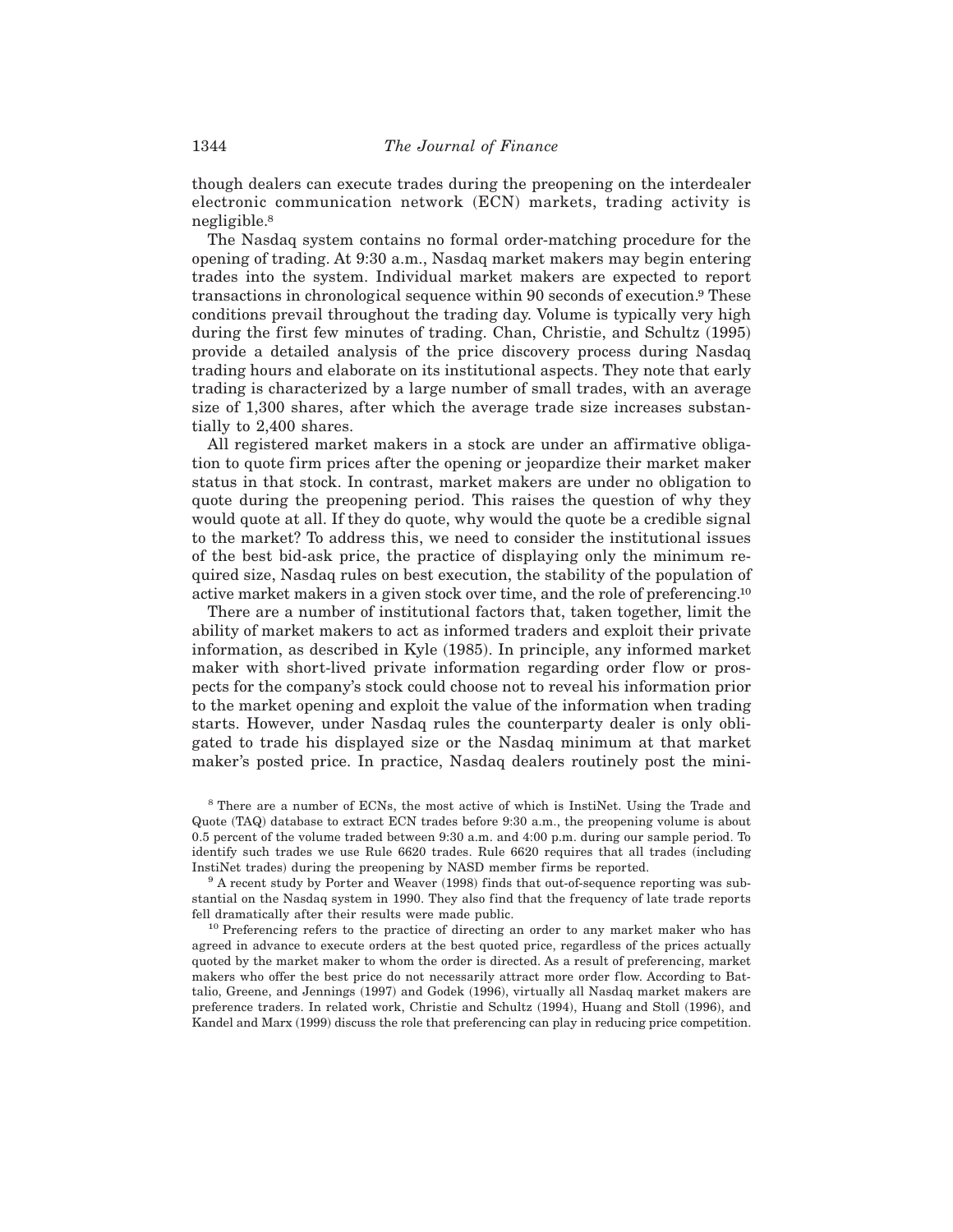mum quote size during our sample period, so an informed dealer may be limited in his ability to purchase (or sell) a large number of shares. On the other hand, the informed dealer also has the obligation to act as a market maker and quote a two-sided market. Furthermore, a market maker receiving an order to trade must execute that order consistent with Nasdaq rules on best execution, typically at the prevailing best bid-ask spread. If the informed dealer receives a customer order on the same side of the market, he must either execute that order against his own account or allow the order to trade ahead of him against the uninformed dealer. The problem of exploiting private information is compounded if the informed market maker has a preferencing contract and is obligated to trade the customer order at the prevailing best bid-ask spread against his own account. A final point is that stability of the registered market maker community in a stock makes the preopening a repeated game in which reputation may limit the ability of informed dealers to take advantage of their information by trading against their fellow market makers. A market maker who exploits his information at the expense of other dealers may find them unwilling to trade with him in the future.

On the other hand, non–market makers can exploit private information against the market maker since each market maker tends to take the other side from his clients' orders.11 Therefore, there are incentives for market makers to communicate with each other so that the opening bid and ask quotes reflect all available information. As described by Farrell (1995), a central insight from the theory of communication games is that a receiver of a signal changes his actions in a way that is both beneficial to him and to the sender. Since dealers mutually benefit by an opening that reflects all available information, one would expect the market to open at or near the equilibrium price if a communication game takes place during the preopening and functions properly.12

The remaining issue is why market makers communicate using Nasdaq quotes, as opposed to other means of communication. Nasdaq quotes are widely disseminated and a market maker can reach all the other market makers in a stock via the Nasdaq quote montage. Unlike other widely used systems such as InstiNet, the Nasdaq quote displays a market maker's identification code. By sending a price signal via Nasdaq, the market maker can both signal a price and reveal his or her identify.

To better understand the role played by price signals during the preopening we need to further elaborate on one last attribute of the Nasdaq national market. Nasdaq Rule 4613 prohibits market makers from entering or maintaining quotes during normal business hours that cause a locked or crossed

<sup>&</sup>lt;sup>11</sup> Such orders could be internalized or preferenced depending on whether they originate with the market making firm or with an order-entry firm. Smith (1999) reports that such trades are the majority of Nasdaq trades.

 $12$  Recent studies by Christie and Schultz (1994) show that Nasdaq market makers communicate effectively and coordinate their quotes to maintain supracompetitive inside markets.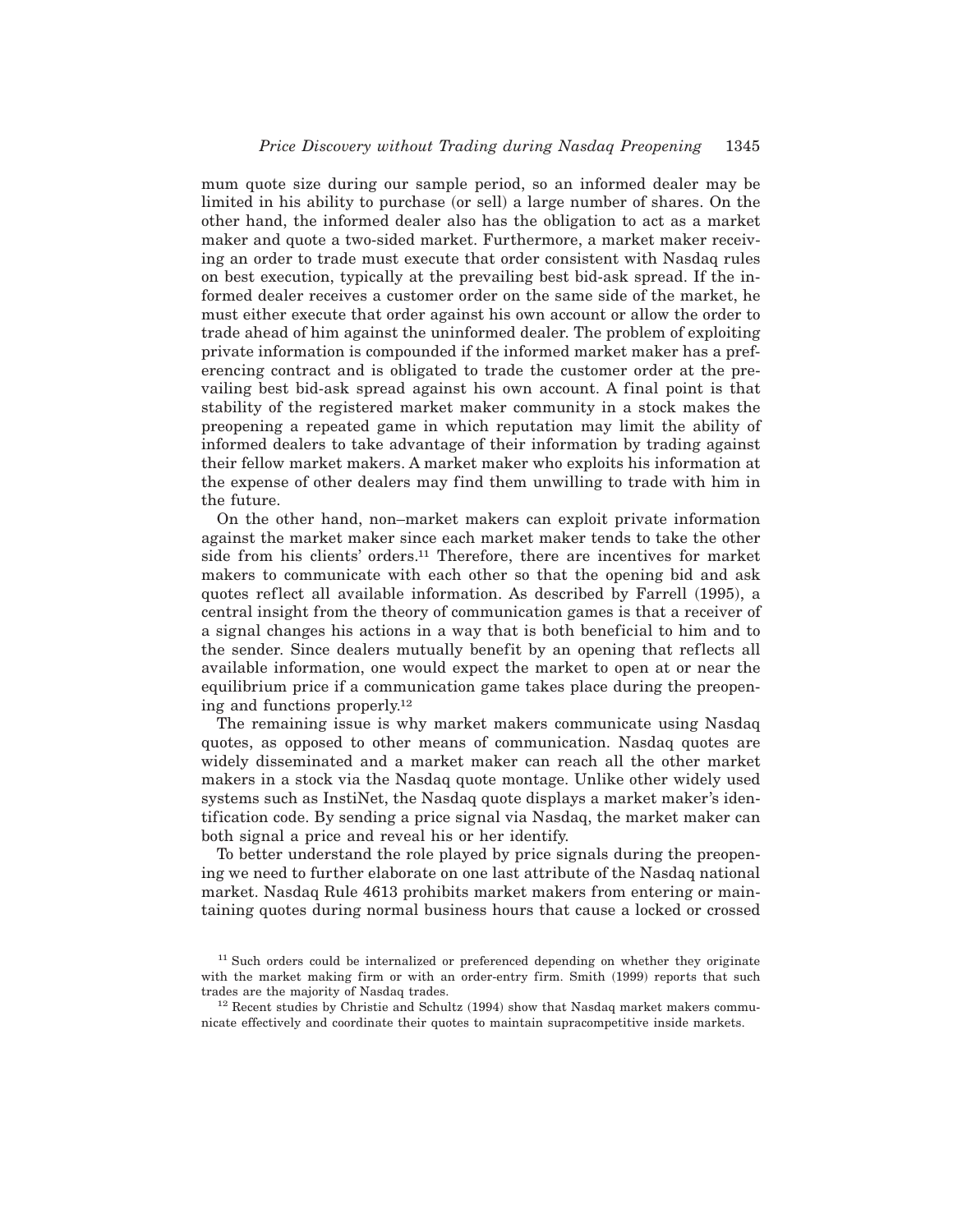market without first making a reasonable effort to avoid locking or crossing the market. Crossed and locked markets, though formally prohibited during regular trading hours, occur frequently during the preopening since Rule 4613 does not apply. In fact, these market conditions often prevail for more than a short duration. We therefore define crossed and locked *sequences* as follows:

- Crossed sequence is defined as a continuous series of crossed inside quotes. A crossed sequence begins with the last uncrossed inside quote prior to the sequence. It ends with the first inside quote that is neither crossed nor locked.
- Locked sequence is defined as a continuous series of locked inside quotes. A locked sequence begins with the last unlocked inside quote prior to the sequence and ends with the first unlocked inside quote. Also, whenever a crossed inside quote occurs after the start of a locked sequence, the locked sequence is considered ended and a crossed sequence begins.

# **II. Data**

Two intraday data sets are used to conduct our empirical analysis. The first is the Nasdaq preopening data obtained from Bridge Information Services.13 The data were downloaded by saving screens of real-time quotes for the preopening period from 8:00 to 9:30 a.m. The sample period extends from October 1, 1995 through September 30, 1996.14 The preopening data  $set$  contains  $(1)$  individual market maker quotes including the identifying market maker code, and  $(2)$  the inside quotes  $(i.e., the best bid-ask prices),$ which are updated when the best individual market maker quotes (the bid, the ask, or both) change. Both quotes are time stamped to the nearest minute and are recorded in chronological sequence within each minute.

The second data set consists of all trades and quotes for our sample recorded in the Trade and Quote (TAQ) database compiled by the New York Stock Exchange. Several standard filters are used to screen the data. First, trades and quotes flagged as errors, nonstandard delivery trades, and nonfirm quotations are excluded. Second, quotes with obvious recording errors are discarded (e.g., negative bid or ask quote, depth, share price, and volume). In the TAQ database, the inside quotes are time-stamped to the nearest second and are updated when the best individual market maker quotes change. The inside quotes are available for both preopening and trading periods from the TAQ database, the individual market maker quotes are not.

<sup>&</sup>lt;sup>13</sup> We thank Bridge Information Services for providing access to the Nasdaq data.

<sup>&</sup>lt;sup>14</sup> During the sample period there is much less evidence of odd-eighths avoidance than is described by Christie and Schultz (1994). There are nine sample firms with each odd-eighth frequency below 10 percent, but these firms have otherwise similar preopening and trading characteristics as the rest of the sample.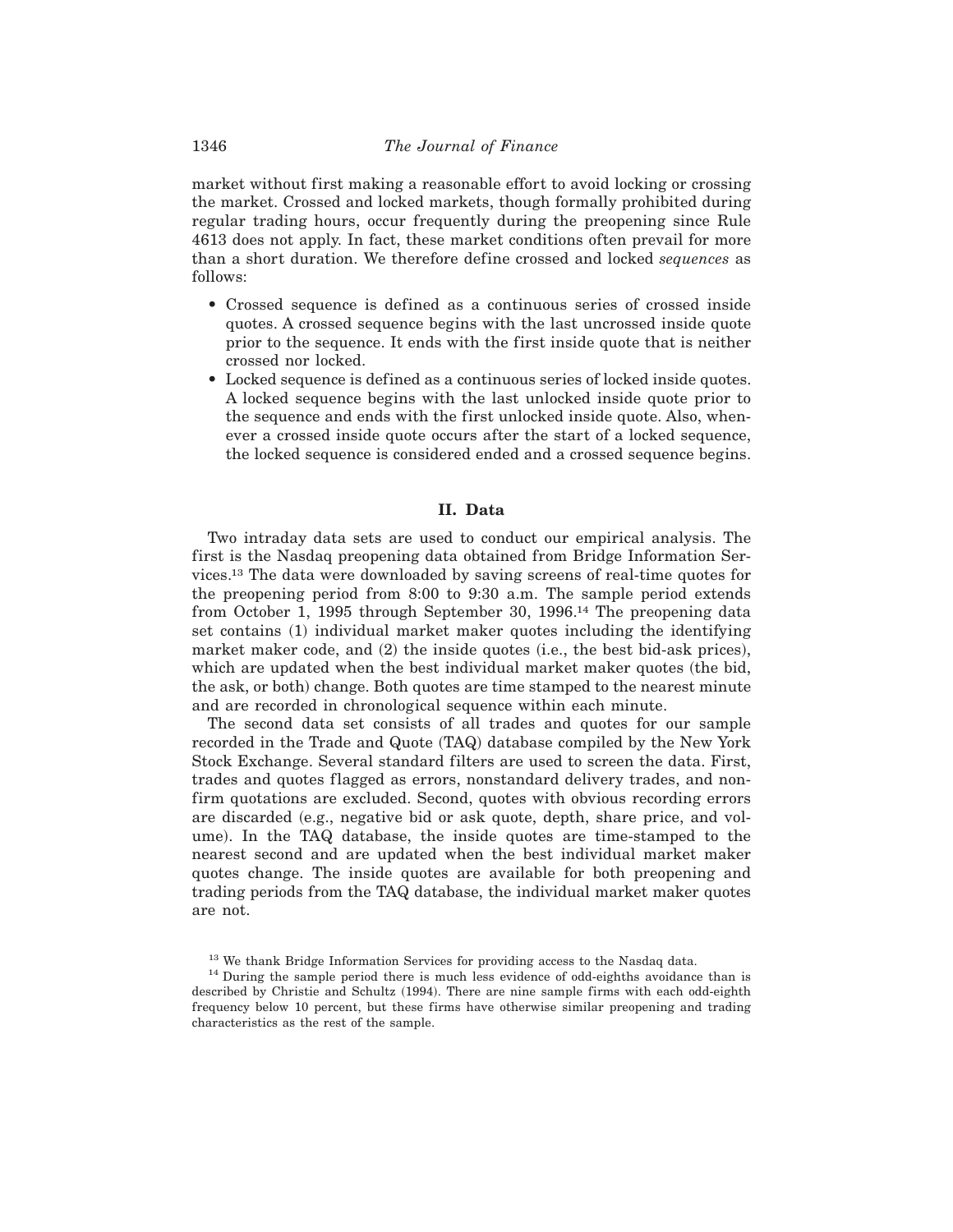Our sample consists of the 50 most active stocks among the 3,772 Nasdaq National Market (NNM) issues, as measured by 1994 share volume. The list is obtained from the *1995 Nasdaq Fact Book and Company Directory*. Among our sample firms, the highest and lowest share volumes are respectively 1.2 billion and 151 million shares. These stocks are also among the largest on Nasdaq as there is a high correlation between trading activity and market capitalization. Hence, our analysis includes major Nasdaq stocks such as Microsoft, Intel, Cisco Systems, and Biogen. Five stocks switched to other markets or were otherwise delisted from Nasdaq during the sample period; so, to maintain a total sample size of 50, other stocks were added in order of their 1994 share volume. Three stocks are excluded because fewer than 60 trading days of data are available. Thus, the final sample includes 52 stocks, most of which have about 252 trading days during the sample period.15

Table I presents characteristics of the sample during preopening and during trading hours. The results are reported for the full sample and also arranged by quartiles, according to the daily average number of trades, with the least active firms in the first and the most active firms in the fourth quartile. At the individual firm level, the average daily number of dealers quoting during the preopening is 22. The daily average number of dealer quotes during the preopening is 47, and rises from  $20$  (quartile 1) to 84  $\alpha$  (quartile 4). The average number of inside quotes per hour is 11 during the trading hours, which exceeds the preopening period by a factor of three. For the trading period, the average number of trades is 1,294 trades per day, and the daily average share  $(dollar)$  volume is 1.88 million shares  $(82 \text{ million})$ dollars).

### **III. Characteristics of Nasdaq Preopening Quotes**

## *A. Crossed and Locked Inside Quotes*

Table II presents summary statistics of inside quotes during the preopening and trading hours. The first panel is organized by the time of day where we use the convention of assigning crosses and locks of inside quotes to the time interval when they occur; crossed and locked sequences are assigned to the time interval when they begin. Panel A shows that 34.9 percent of the inside quotes are either crossed  $(23.6$  percent) or locked  $(11.3$  percent) during the preopening. In the first five minutes following the market opening, the frequency of crossed and locked inside quotes drops to 4.2 percent, and thereafter drops to virtually zero during the rest of the trading day. In addition to the difference in the frequency of crosses and locks, there is also a significant difference in the size of crosses between preopening and trading hours. During the preopening, the average magnitude of crosses is \$0.72. In contrast, the size of crosses is generally below \$0.30 during morning trading

<sup>&</sup>lt;sup>15</sup> The Center for Research in Security Prices (CRSP) data set is used to obtain market capitalization of sample stocks. Five securities in our sample are either foreign stocks or ADRs, and the market value of these firms is unavailable from CRSP.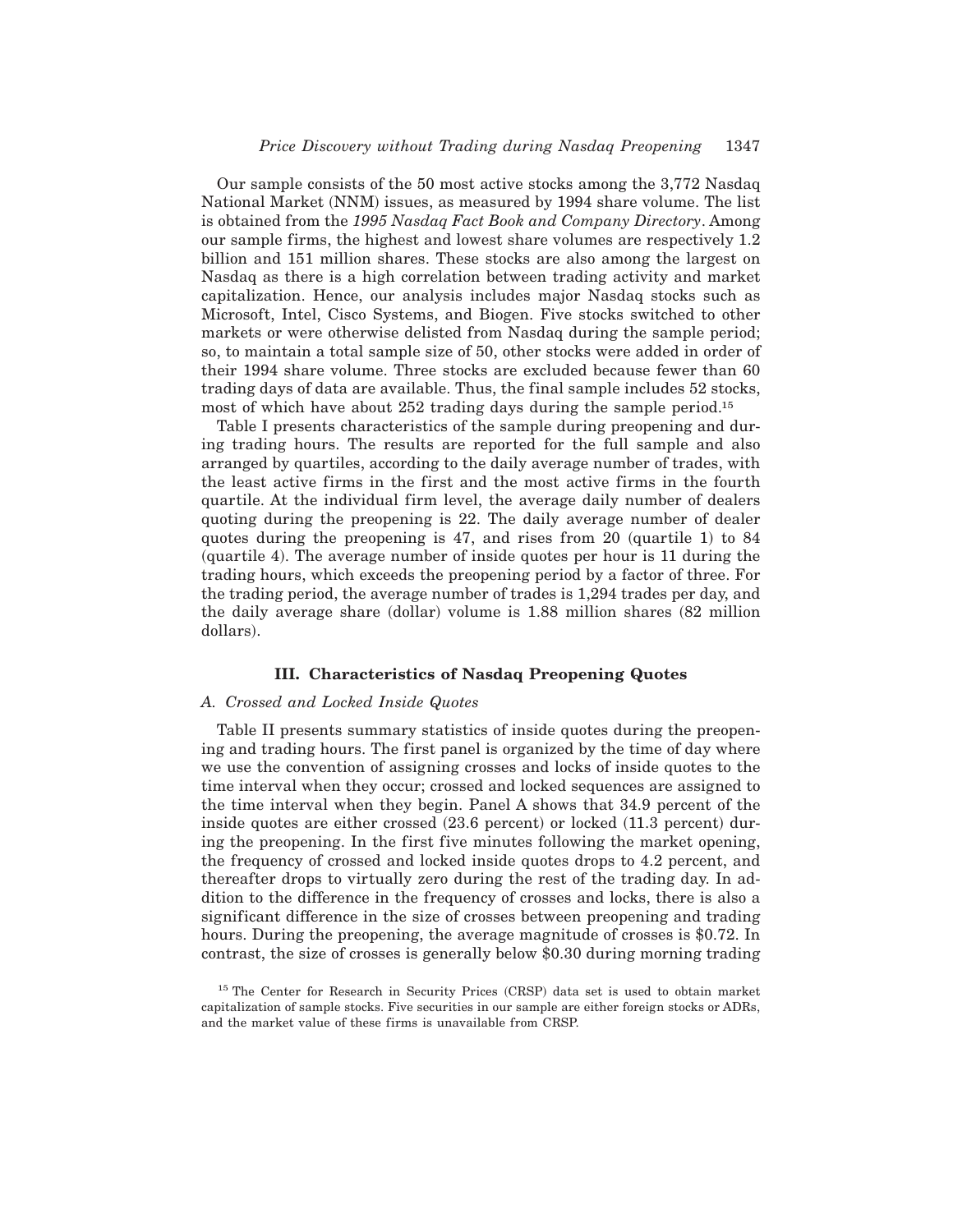## **Table I**

# **Characteristics of the Sample Stocks during the Preopening and Trading Hours**

The reported numbers are cross-sectional averages of the daily number of trades, the daily number of dealers during the preopening,the daily number of dealer quotes during the preopening, the daily share volume, the daily dollar volume, the daily number of market quotes (i.e., best bid-ask prices) per hour during the preopening, and the daily number of market quotes per hour during trading hours. For each variable of interest, we calculate its time-series average for each firm first, then obtain the cross-sectional average. The sample period extends from October 1, 1995 through September 30, 1996. The number of dealers, preopening dealer quotes, and preopening market quotes are from the Bridge data set. The number of trades, share volume, and dollar volume are from the TAQ database. The sample stocks are partitioned into four quartiles and sorted according to the daily average number of trades.

|                           | Daily No. | Daily No.  | Daily Dealer   | Daily Share   | Daily Dollar               | Daily No. of Market<br>Quotes per Hour |            |
|---------------------------|-----------|------------|----------------|---------------|----------------------------|----------------------------------------|------------|
| Sample                    | of Trades | of Dealers | Preopen Quotes | Volume (1000) | Volume $(\$ \text{ mil.})$ | (Preopen)                              | (Postopen) |
| Full Sample               | 1294      | 22         | 47             | 1887          | 82                         | 3.3                                    | 11.0       |
| Quartile 1 (least active) | 223       | 13         | 20             | 432           | 12                         | 2.0                                    | 3.0        |
| Quartile 2                | 638       | 18         | 33             | 1116          | 33                         | 2.4                                    | 7.3        |
| Quartile 3                | 1269      | 24         | 52             | 2007          | 68                         | 3.8                                    | 13.2       |
| Quartile 4 (most active)  | 3048      | 32         | 84             | 3992          | 214                        | 4.9                                    | 20.6       |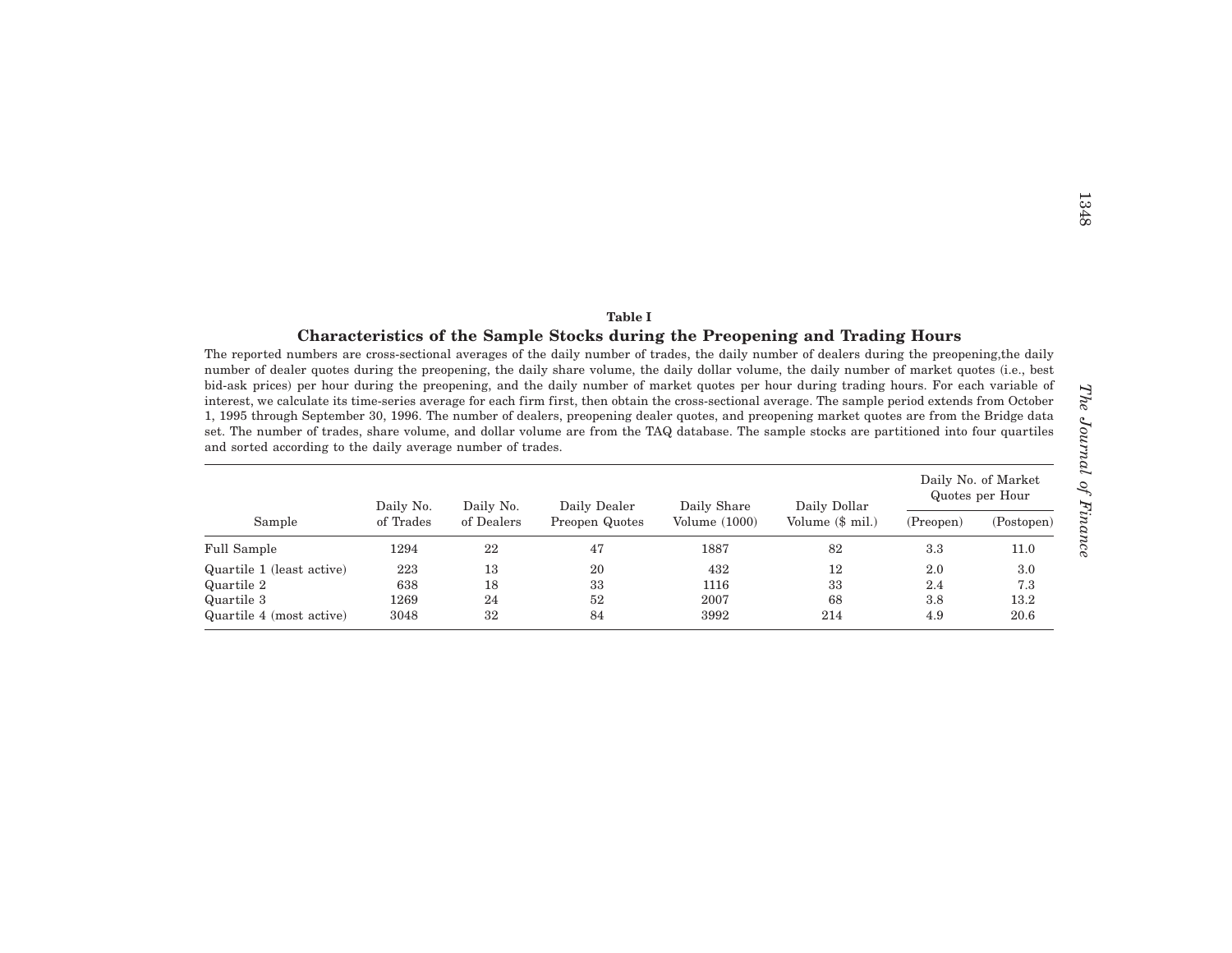hours and rises slightly to \$0.37 in the afternoon. Hence, the size of the relatively few crosses that occur during trading hours is less than half that of crosses during the preopening. The last two columns of Table II show the average duration of crossed and locked sequences. Recall that we assign observations to the time interval in which the sequence of crossed (locked) inside quotes begins. Hence, the duration of 11.7 minutes for locks and 29.2 minutes for crosses during the preopening consists of events initiating before the opening and occasionally extending into trading hours. An analysis of the sequences that extend into trading hours suggests that most of the sequences initiated during the preopening are unlocked by the end of the first five minutes of trading. For crosses (locks) initiated between 9:35 and 10:30 a.m., the average duration is  $1.8$   $(0.9)$  minutes, whereas for crosses  $(locks)$  initiated after 12:00 a.m., the duration is only 0.2  $(0.1)$  minutes.

#### *B. Preopening Quotes and Overnight Information Flow*

To assess the informational content of the preopening quotes, we examine the association between overnight information flow and the preopening inside quotes. If locks and crosses are signals and not noise, then they should be associated with changes in the equilibrium, or close-to-close, price. We measure the information flow following Bessembinder, Chan, and Seguin (1996) as the absolute value of close-to-close price change  $(|\Delta P^{cc}|)^{16}$  These results are reported in Panel B of Table II. The frequency of locks is relatively flat across  $|\Delta P^{cc}|$ . For instance, overnight changes between  $\$_{\frac{1}{8}}^{\frac{1}{2}}$  and  $\$_{\frac{1}{4}}^{\frac{1}{4}}$ have the same share of locked quotes of roughly 10 percent as do large overnight price movements exceeding \$5 in absolute value. This finding is in sharp contrast with that involving crossed inside quotes, as there is a strong positive association between  $|\Delta P^{cc}|$  and the frequency of crosses: Small overnight changes again correspond to approximately 10 percent of crosses, large overnight price movements ( $|\Delta P^{cc}| > $5$ ) yield more than 50 percent of crossed quotes. The size of crosses also rises monotonically with the size of overnight price changes. This same pattern surfaces for the duration of crosses; the duration of locks does not show any relationship with the magnitude of  $\Delta P^{cc}$ . In terms of economic interpretation, the results suggest that larger price shocks are associated with more information uncertainty and more dispersion of opinion about the opening price among market makers as reflected by larger size crosses resulting in longer coordination spells.

### *C. The Contribution of the Preopening to the Daily Price Change*

Having demonstrated that preopening quotes reflect overnight information, we now address two related questions: How large is the contribution of the preopening period toward daily stock price changes, and, in particular, how large is the contribution of the crossed and locked periods? Substantial

<sup>16</sup> We also obtain results with close-to-open price change. These results show essentially the same pattern as those reported here and are therefore omitted.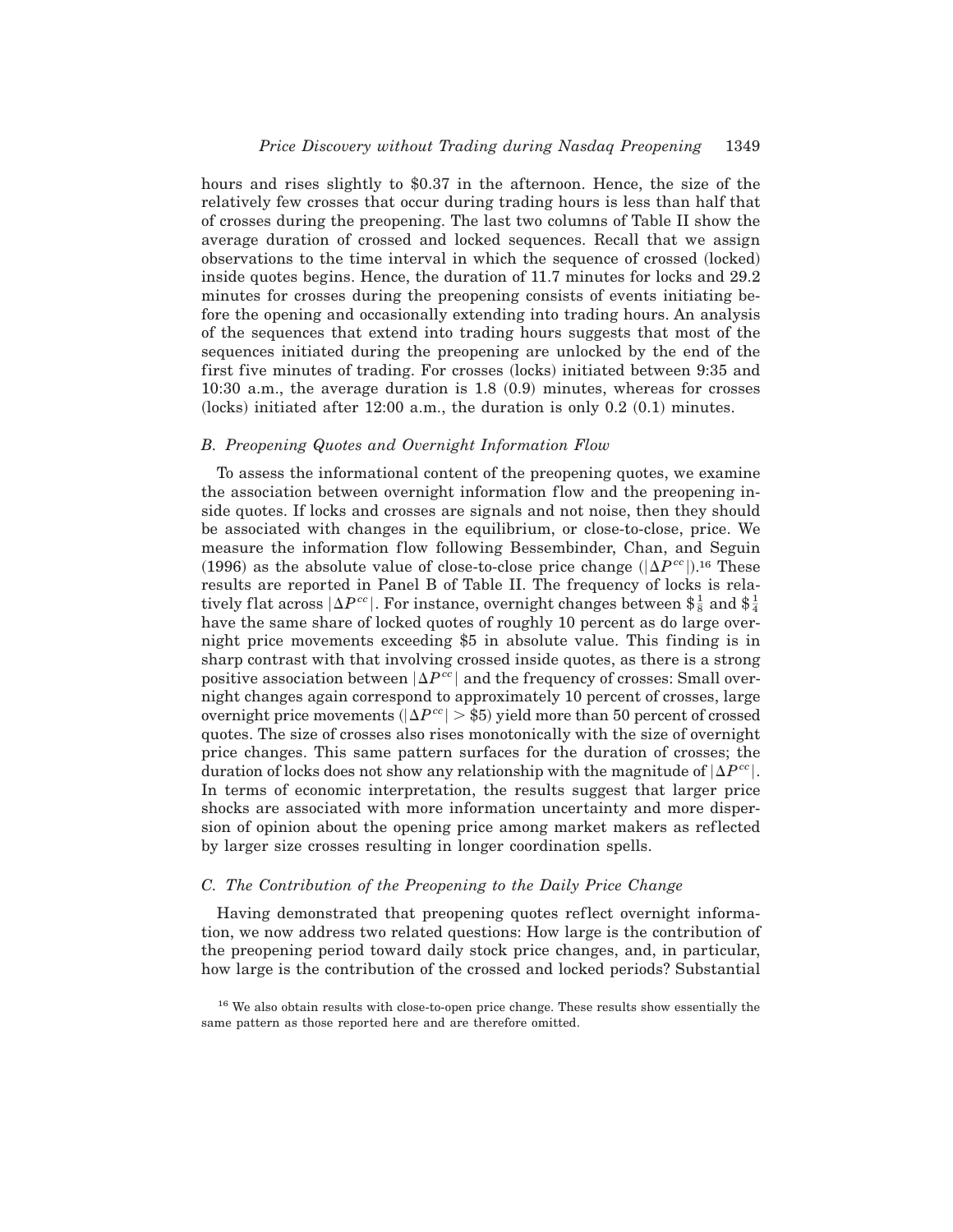#### **Table II**

# Characteristics of Locked/Crossed Market Quotes during the Preopening and Trading Hours

Reported here are the number of locked/crossed market quotes, the frequency of locks/crosses, the average size (in dollars), and the average duration (in minutes) of locked/crossed market quotes for sample stocks. A lock (or cross) is defined as a market quote where the bid price is equal to (or greater than) the ask price. The frequency of locks/crosses is the total number of locked market/crossed quotes divided by the total number of market quotes. The size of the cross is the bid minus the ask. The duration of the lock/cross is calculated from the time when the lock/cross is initiated to the termination of the lock/cross. Panels A and B present summary statistics by time of the day and the absolute value of the close-to-close price change. The sample period extends from October 1, 1995 through September 30, 1996.

| Time of Day        | Number of |         | Frequency of    |                   | Average Size    |                   | Average Duration |                   |
|--------------------|-----------|---------|-----------------|-------------------|-----------------|-------------------|------------------|-------------------|
|                    | Locks     | Crosses | Locks<br>$(\%)$ | Crosses<br>$(\%)$ | Locks<br>$(\$)$ | Crosses<br>$(\$)$ | Locks<br>(min.)  | Crosses<br>(min.) |
| Preopening         |           |         |                 |                   |                 |                   |                  |                   |
| $8:00-9:30$ a.m.   | 5653      | 11796   | 11.3            | 23.6              | 0.00            | 0.72              | 11.7             | 29.2              |
| Trading period     |           |         |                 |                   |                 |                   |                  |                   |
| $9:30-9:35$ a.m.   | 621       | 441     | 2.5             | 1.7               | 0.00            | 0.27              | 0.6              | 0.5               |
| $9:35-10:30$ a.m.  | 477       | 253     | 0.3             | 0.1               | 0.00            | 0.25              | 0.9              | 1.8               |
| $10:30-12:00$ a.m. | 295       | 116     | 0.1             | 0.1               | 0.00            | 0.30              | 0.9              | 1.7               |
| $12:00-13:30$ p.m. | 194       | 36      | 0.1             | 0.0               | 0.00            | 0.20              | 0.1              | 0.1               |
| $13:30-14:30$ p.m. | 166       | 32      | 0.1             | 0.0               | 0.00            | 0.18              | 0.1              | 0.1               |
| 14:30-16:00 p.m.   | 199       | 53      | 0.1             | 0.0               | 0.00            | 0.37              | 0.1              | 0.2               |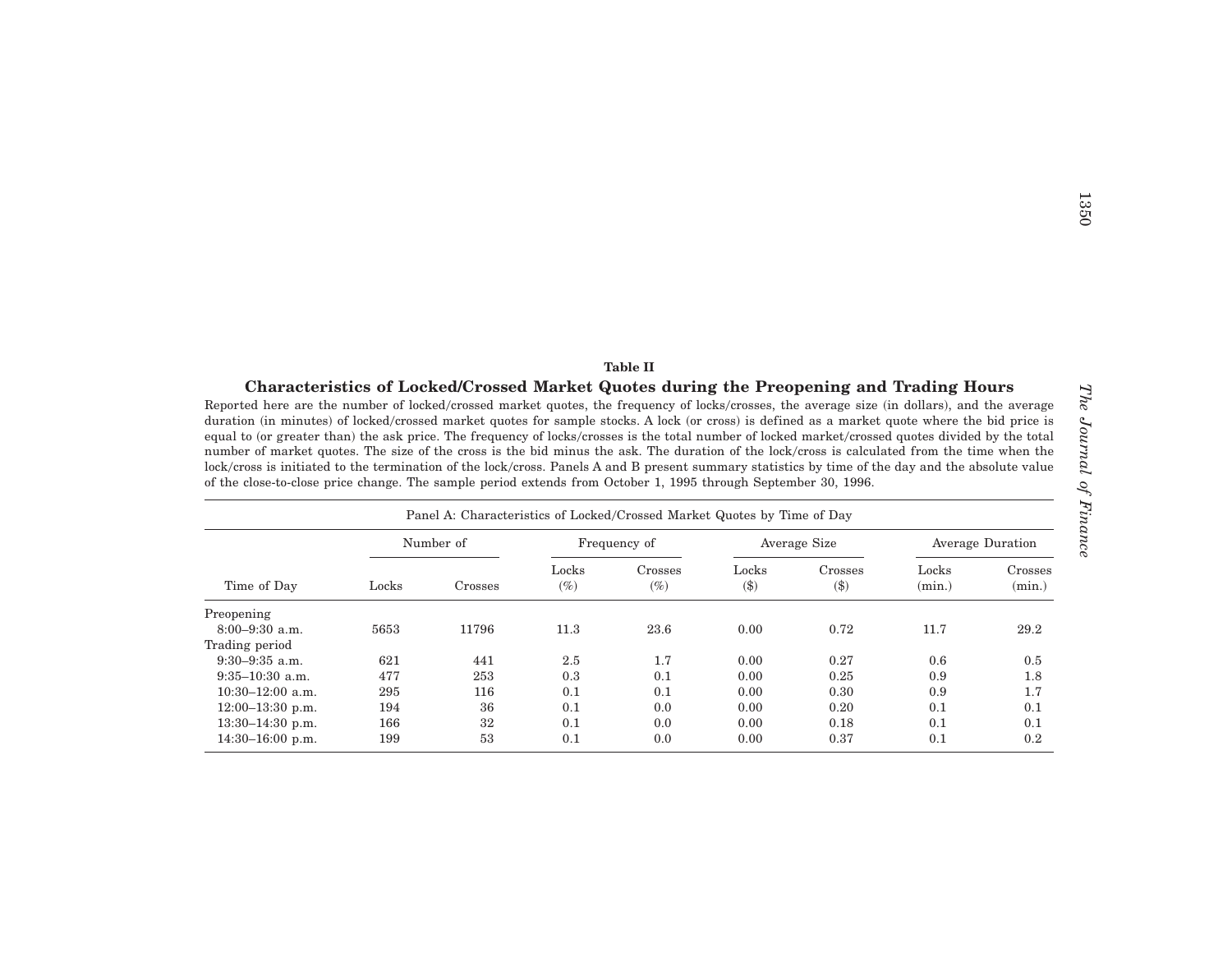|                                                                  | Number of      |         | Frequency of              |                | Average Size of |                   | Average Duration of      |                   |
|------------------------------------------------------------------|----------------|---------|---------------------------|----------------|-----------------|-------------------|--------------------------|-------------------|
| Abs. Value of Close-to-Close<br>Price Change $( \Delta P^{cc} )$ | $_{\rm Locks}$ | Crosses | ${{\rm Locks}}$<br>$(\%)$ | Crosses<br>(%) | Locks<br>$(\$)$ | Crosses<br>$(\$)$ | $_{\rm Locks}$<br>(min.) | Crosses<br>(min.) |
| $$0-\frac{1}{8}$                                                 | 760            | 861     | 9.5                       | 10.7           | 0.0             | 0.37              | 12.4                     | 24.4              |
| $\frac{1}{8} - \frac{1}{4}$                                      | 509            | 623     | 10.5                      | 12.9           | 0.0             | 0.36              | 10.0                     | 24.4              |
| $\frac{1}{4} - \frac{1}{2}$                                      | 879            | 1302    | 11.2                      | 16.6           | 0.0             | 0.46              | 11.1                     | 27.0              |
| $\frac{4}{2} - 1$                                                | 1246           | 2120    | $12.2\,$                  | 20.8           | 0.0             | 0.52              | 9.7                      | 24.7              |
| $$1-2$                                                           | 1278           | 3217    | $12.2\,$                  | 31.6           | 0.0             | 0.66              | 9.7                      | 25.0              |
| $$2 - 5$                                                         | 899            | 3127    | 11.4                      | 40.4           | 0.0             | 0.89              | 8.3                      | 26.2              |
| > \$5                                                            | 102            | 596     | $10.4\,$                  | 56.0           | 0.0             | 2.47              | 13.0                     | 31.3              |

|  | Panel B: Characteristics of Locked/Crossed Market Quotes during the Preopening Period |  |
|--|---------------------------------------------------------------------------------------|--|
|  | (Sorted by Absolute Value of the Close-to-Close Price Change)                         |  |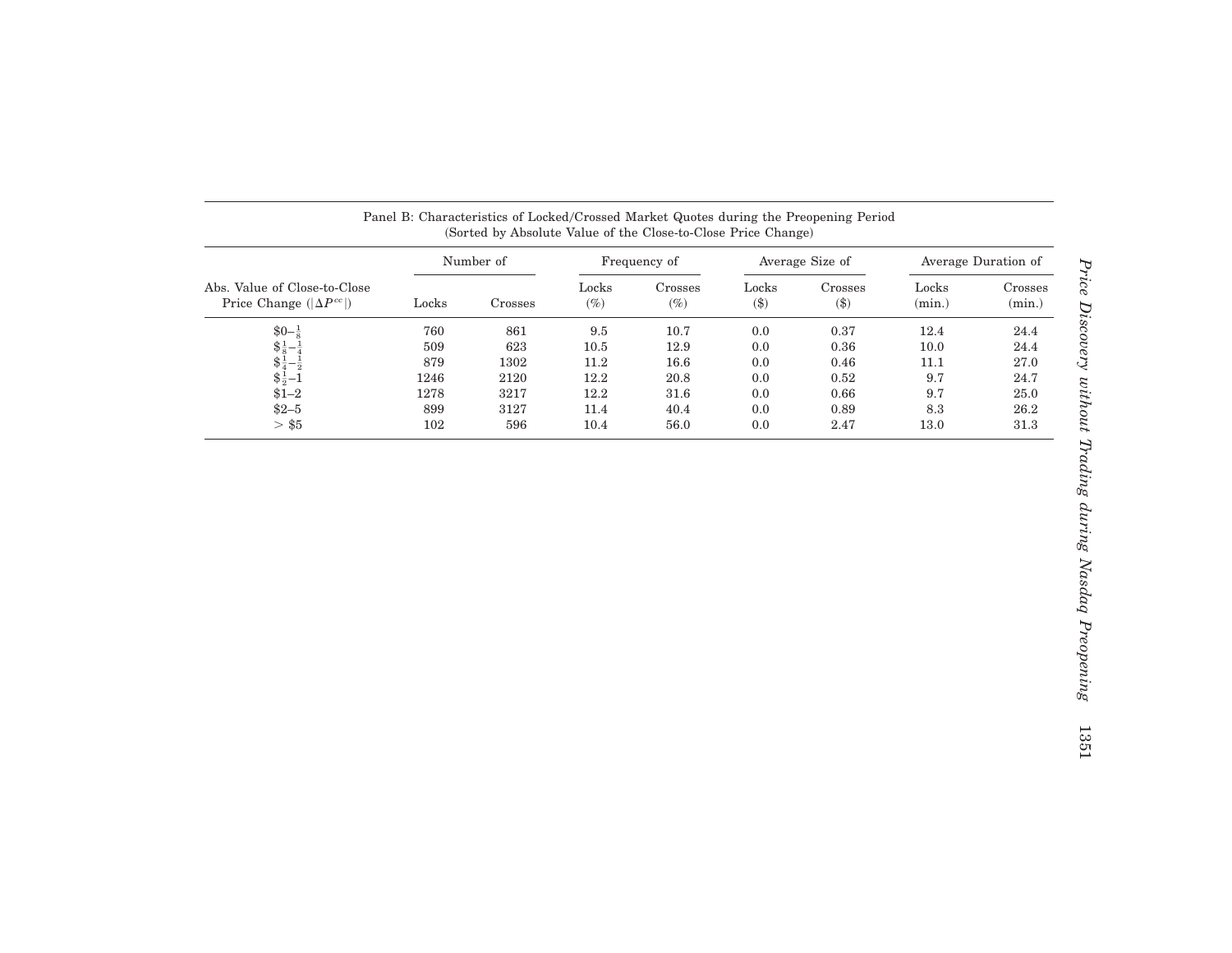price contributions from the preopening and from periods when the markets are crossed and/or locked would indicate that the preopening and the unbalanced market conditions during the preopening are important components of the price discovery process. To answer these questions, we partition the preopening and trading hours for any given day into five periods. Let *i* denote a particular period, and  $i \in (pre-cross/lock, lock, cross, post-cross/$ lock, trading period). The first four subperiods constitute the preopening period. The *pre-cross/lock* period is from 8:00 a.m. until the quote prior to the start of the first crossed or locked market sequence. The *lock* period spans the time between the quote prior to the occurrence of a locked market sequence and the first subsequent nonlocked inside quote or until 9:30 a.m. The *cross* period is similar except that the onset of the period is the quote prior to the occurrence of a cross and it lasts until the first subsequent inside quote that is neither crossed nor locked. Finally, the *post-cross/lock* period starts when the last crossed or locked sequence unravels and it lasts until 9:30 a.m., plus the time period between any two crossed/locked periods (if there are multiple cross/lock periods). If there are no crosses or locks, the entire preopening is defined to be part of the *pre-cross/lock* period. The *trading* period is from 9:30 a.m. until 4:00 p.m.

Our measures of price contribution are inspired by the analysis of Barclay and Warner  $(1993)$ . Specifically, for each stock and for a given period *i*, we calculate the fraction of the price change over period *i* relative to close-to-close price change on each day. We then weight each day's contribution of period *i* based on that day's contribution to the cumulative absolute price change over the entire sample period. It is important to note that the preopening period is much shorter than the trading period  $(1.5$  hours versus 6.5 hours), and that crossed/locked periods are much shorter than the preopening period. To take the time length of each period into account, we rescale the weighted contribution of the preopening period by 1.25 hours and that of the trading period by 6.5 hours. Moreover, within the preopening period, we include the time length of each period in the weight. Using the time-weighted price change during the trading period as a benchmark, the relative time-weighted price contribution  $(RTWPC)$  for each period  $i$  is determined as:

$$
RTWPC_i = \frac{WPC_i / \sum_{t=1}^{T} \text{Time}_{i,t}}{WPC_{trading} / \sum_{t=1}^{T} \text{Time}_{trading,t}},
$$
(1)

where WPC is the weighted price contribution of period *i* to daily price change. It is determined as:

$$
WPC_i = \sum_{t=1}^T \left( \frac{|\Delta P_t|}{\sum_{t=1}^T |\Delta P_t|} \right) \times \left( \frac{\Delta P_{i,t}}{\Delta P_t} \right),\tag{2}
$$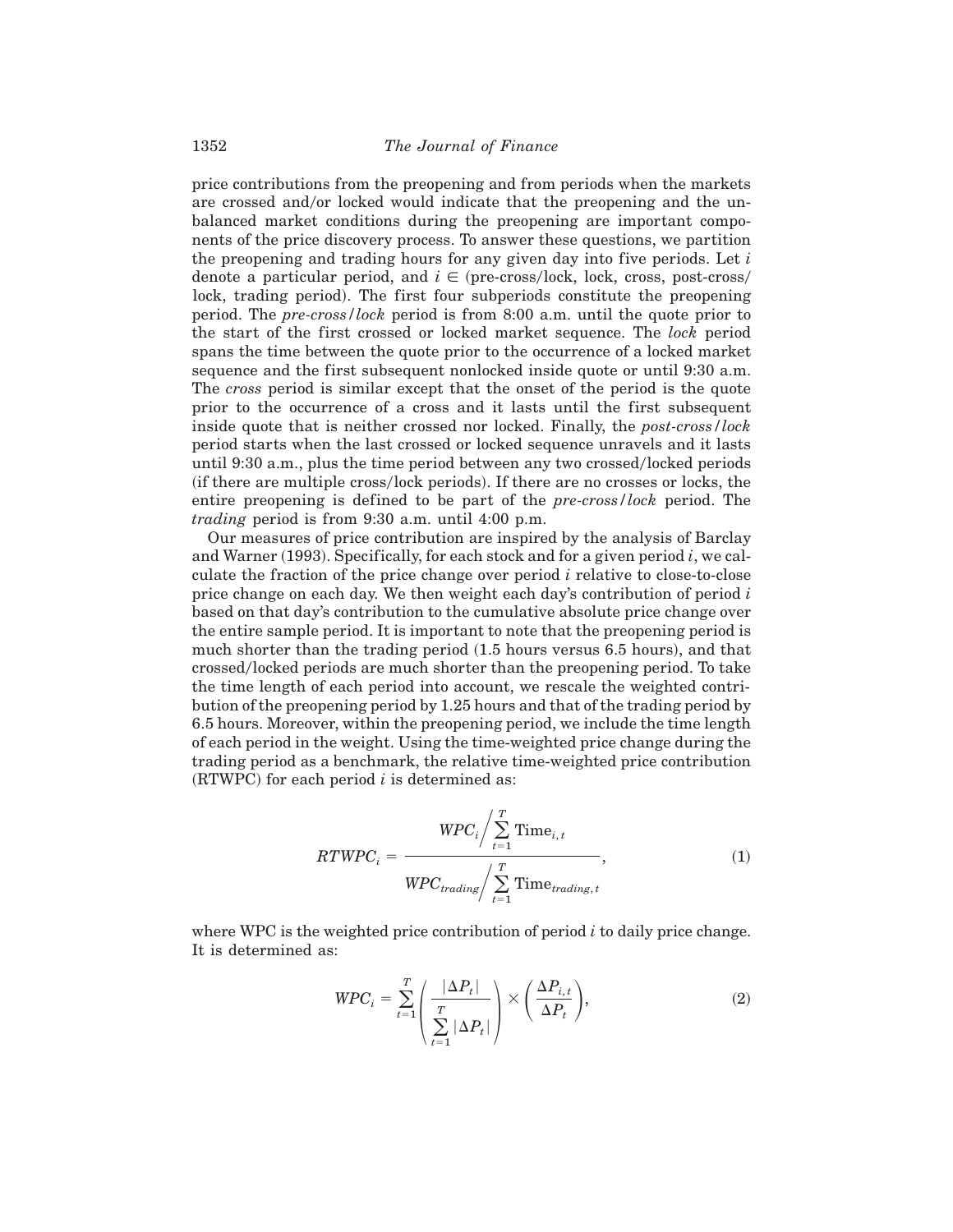where  $\Delta P_i$  is the total price change for period *i* on day *t* and  $\Delta P_t$  is the price change for day  $t$  (e.g., from day  $t - 1$  close to day  $t$  close). The first term of *WPC* in parentheses is the weighting factor for each day, the second term in parentheses is the relative contribution of the price change for period *i* on day *t* to the price change on day *t*. <sup>17</sup> With the rescaling refinement appearing in the *RTWPC* measure, the results show the contribution of each period toward daily price change per unit of time relative to that of the trading period.

Table III presents the cross-sectional average of the contribution of each time period to the daily price change. Results are reported for each period for the full sample and for each of the trade frequency quartiles. The results show that the price contribution per unit of time during the preopening is slightly larger than that during the trading period, with a ratio of 1.1. Across the four quartiles this ratio remains roughly the same ranging from  $0.8$  (quartile 2) to 1.4  $\alpha$  (quartile 4). Prior to either crosses or locks there is little price contribution, with a ratio of 0.5 for the full sample that varies only slightly across the different quartiles. In comparison to the contribution of trading periods, the contribution of the locked periods is larger by a factor of 3.0, and the contribution of crosses is larger by a factor of 9.0. There is some variation in the price contribution of locks for the least and most active firms. The former have a 5.8 ratio and the latter  $(i.e.,$  quartile 4) show the relative price contribution of locks to be only 1.2 times the price contribution of trading. Besides the fact that the relative price contribution of crosses is overall much more important, this dominant effect of crosses appears to vary and depends on the trading activity of firms. For the least active stocks, the ratio is as high as 17.3, and for the most active there is a smaller, though still important, 5.5 ratio for the price contribution of crosses relative to trading. Finally, the contribution of the post-cross/ lock period is larger than the trading period by a factor of 2.6. It is interesting to note that the post-cross/lock contribution is about the same, for both the full sample as well as the individual quartiles, as the lock period's contribution. The finding that price contribution is roughly equal for the preopening and trading periods indicates that trade, or binding commitments to trade, are not necessary for price discovery. Further, the higher price contribution measure during crosses shows that the ability to cross the inside quote, instead of walking the inside quote by the minimum tick, facilitates preopening price discovery by moving prices quickly.

It is worthwhile to point out that several recent studies report that price adjustments to overnight news announcements are much faster for Nasdaq stocks than for the NYSE/AMEX stocks. Masulis and Shivakumar (1997)

<sup>&</sup>lt;sup>17</sup> As noted by Barclay and Warner (1993), the *WPC* measure serves the purpose of reducing the heteroskedasticity in the observations since the relative rather than absolute price contributions of each day *t* are used. To justify the weighting scheme, consider the situation where the price change during the preopening is  $+7/8$  and the price change during the trading hours is  $-3/4$ . Hence, the daily price change is 1/8. Without weighting, the percentage of preopening contribution is 700 percent. The weighting scheme downweights observations when the absolute value of daily price change is small. It is also worth observing that the measure avoids the pitfalls of zero price change.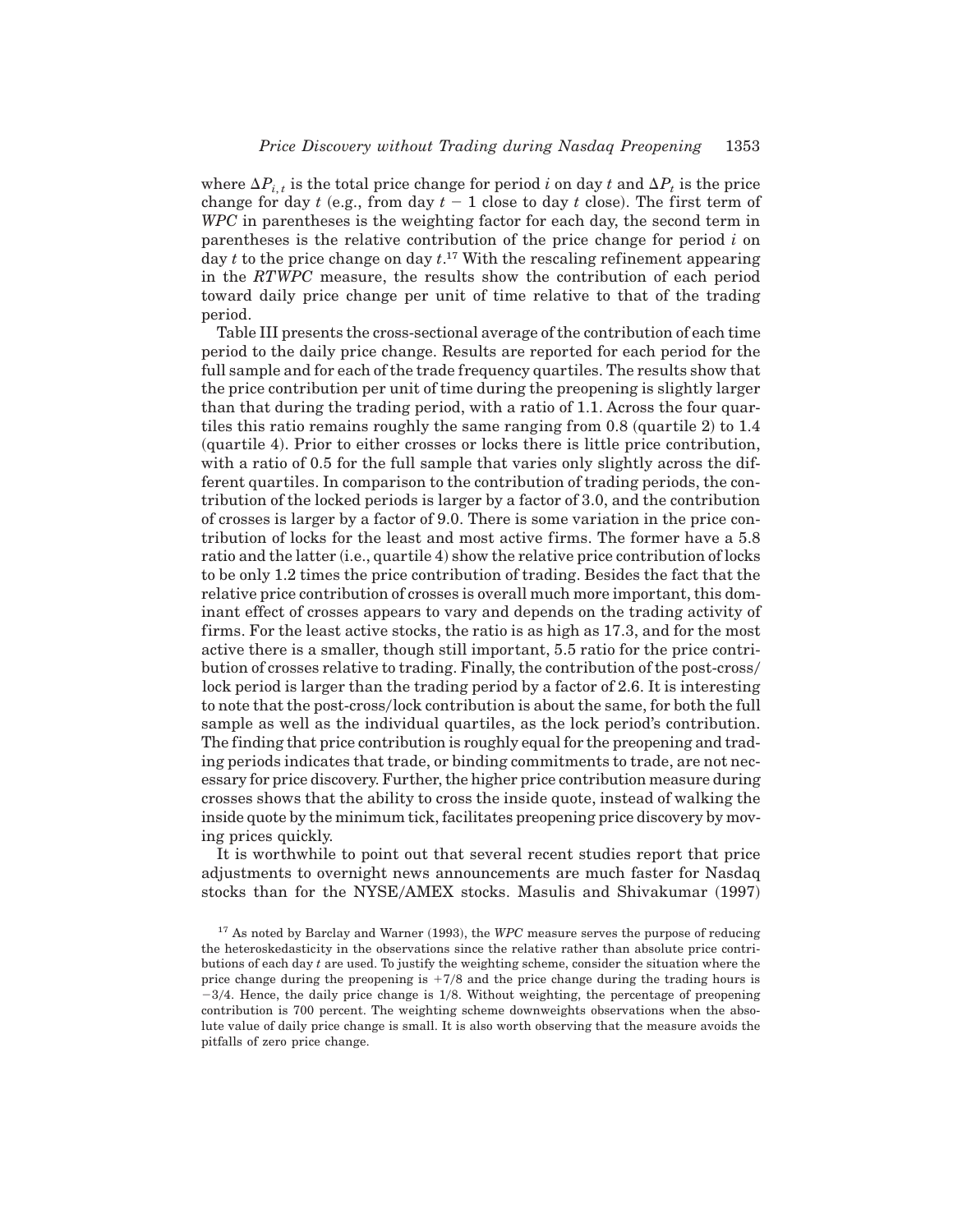### **Table III**

# **Contributions of Preopening and Trading Periods to Daily Price Change**

The reported statistics are the time-weighted daily stock price change attributable to the preopening period, the pre-lock/cross period, the lock period, the cross period, and the post-lock/cross period. They are expressed relative to the daily stock price change during trading period. The preopening period is from 8:00 to 9:30 a.m., the pre-lock/cross period is from 8:00 a.m. to the time of the first locked/crossed market quote, and the lock (cross) period is from the occurrence of a locked (crossed) market quote until the first subsequent nonlocked (noncrossed) market quote. The post-lock/cross period is from when the last locked/crossed market is unlocked/uncrossed until the first market quote after 9:30 a.m., plus the time period between any two lock/cross periods (if there are multiple locks), and the trading period is from the first market quote after 9:29 a.m. to 4:00 p.m. The sample period extends from October 1, 1995 through September 30, 1996. For each stock and for a given period *i*, where  $i \in ($ preopen, pre-lock/cross, lock, cross, post-lock/cross, or trading period), each day's price change is weighted based on its contribution to the cumulative absolute price change over the sample period. Specifically, the relative time weighted price contribution (RTWPC) for period *i* is determined as

$$
RTWPC_i = \frac{WPC_i / \sum_{t=1}^{T} \text{Time}_{i,t}}{WPC_{trading} / \sum_{t=1}^{T} \text{Time}_{trading,t}},
$$

where

$$
WPC_i = \sum_{t=1}^T \left( \frac{|\Delta P_t|}{\sum_{t=1}^T |\Delta P_t|} \right) \times \left( \frac{\Delta P_{i,t}}{\Delta P_t} \right), \Delta P_{i,t}
$$

is the total price change for period *i* on day *t*, and  $\Delta P_t$  is the total price change on day *t*. The first term in parentheses is the weighting factor for each day. The second term in parentheses is the relative contribution of the price change of period *i* on day *<sup>t</sup>* to the daily price change.

| Sample                                  | Pre-Open                  |                                  |                 |                  |                            |                    |  |
|-----------------------------------------|---------------------------|----------------------------------|-----------------|------------------|----------------------------|--------------------|--|
|                                         | <b>RTWPC</b><br>(Preopen) | <b>RTWPC</b><br>(Pre-lock/Cross) | RTWPC<br>(Lock) | RTWPC<br>(Cross) | RTWPC<br>(Post-lock/Cross) | RTWPC<br>(Trading) |  |
| Full sample                             | 1.1                       | 0.5                              | 3.0             | 9.7              | 2.6                        |                    |  |
| Quartile 1 (least active)<br>Quartile 2 | 1.3<br>0.8                | 0.6<br>0.4                       | 5.8<br>2.8      | 17.3<br>11.8     | 4.9<br>2.9                 |                    |  |
| Quartile 3<br>Quartile 4 (most active)  | 1.1<br>1.4                | 0.2<br>0.7                       | 2.3<br>$1.2\,$  | 4.6<br>5.5       | $1.8\phantom{0}$<br>1.1    |                    |  |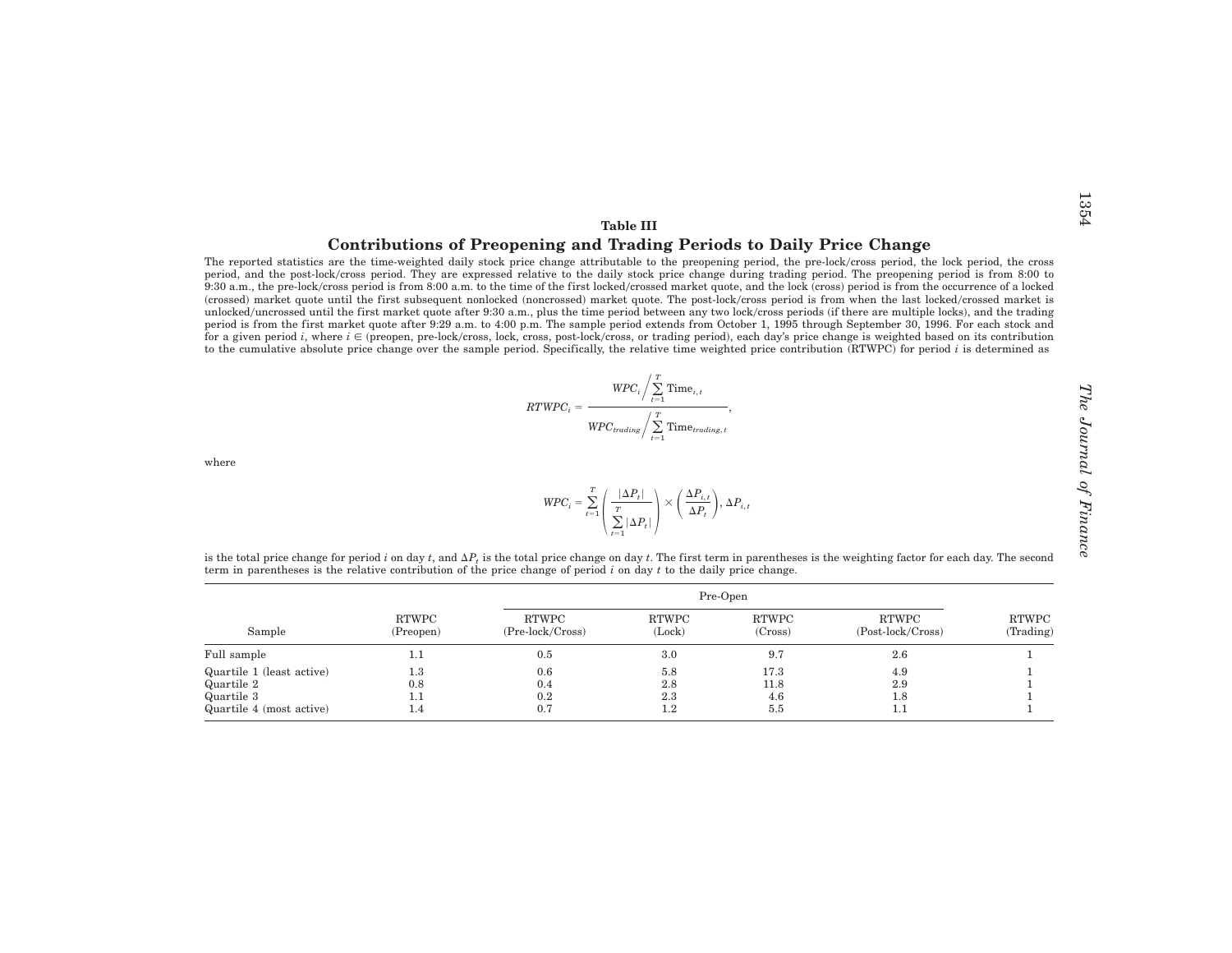examine the speed of price adjustment to overnight SEO announcements, which are typically unexpected and represent significant price shocks. For NYSE/AMEX stocks, they find that the market reaction occurs primarily during the first trading day following the announcement. Partitioning the one-day announcement period into subintervals reveals that about 30 percent of the price adjustment is reflected in the opening price, and the other 70 percent occurs from the open to the close on the first trading day following the announcement. In contrast, approximately 10 percent of the price adjustment for Nasdaq stocks is reflected in the first preopening quote, and an additional 60 percent of the price adjustment occurs during the preopening period. Most importantly, the price change during the subsequent trading period is statistically insignificant for Nasdaq stocks. Greene and Watts (1996) document similar differences between NYSE and Nasdaq stocks using earnings announcements. Our results provide a natural explanation for why the price reaction to the overnight announcements on the Nasdaq is faster, particularly when the overnight price shock is large. Market makers credibly signal their estimate of the effect of overnight news through locked/crossed quotes; hence, less-informed market participants have more information with which to update their own expectations prior to trading.

### **IV. Is There Leadership in Price Discovery among Market Makers?**

Peiers (1997) studies nonbinding interbank foreign exchange quotes during trading hours and identifies price leadership of Deutsche Bank up to 60 minutes prior to Bundesbank interventionary reports. We explore similar issues and focus on the coordination strategies that market makers use during the preopening price discovery process.18 Does a particular market maker or a small group of market makers take a leading role in sending credible signals to others when they possess valuable information? Such a leadership pattern would strongly reinforce the hypothesis that a coordination game occurs during the preopening.19 Furthermore, the suggestion that crosses are strong signals whereas locks are weak ones hints at different strategies used by different market makers. This raises the question of whether there is heterogeneity of strategies among agents. Related to this question is how the distinction between sending a weak signal versus a strong signal is used as a strategic tool. Although the theoretical and experimental literature have generally assumed a single type of signal, there is no ex ante reason not to expect more than one type of signal in an actual market. Finally, we examine whether there is any relationship between preopening price leadership of

 $19$  See Farrell and Rabin  $(1996)$  for a discussion of the impact of leadership in establishing a desirable outcome in signaling games where each player has a unique preferred outcome.

<sup>&</sup>lt;sup>18</sup> We note that price signaling also occurs in many goods markets. We therefore expect to see leadership patterns in such markets as well. A particularly well-documented case is the airline industry; see for instance Borenstein  $(1992)$  for further discussion.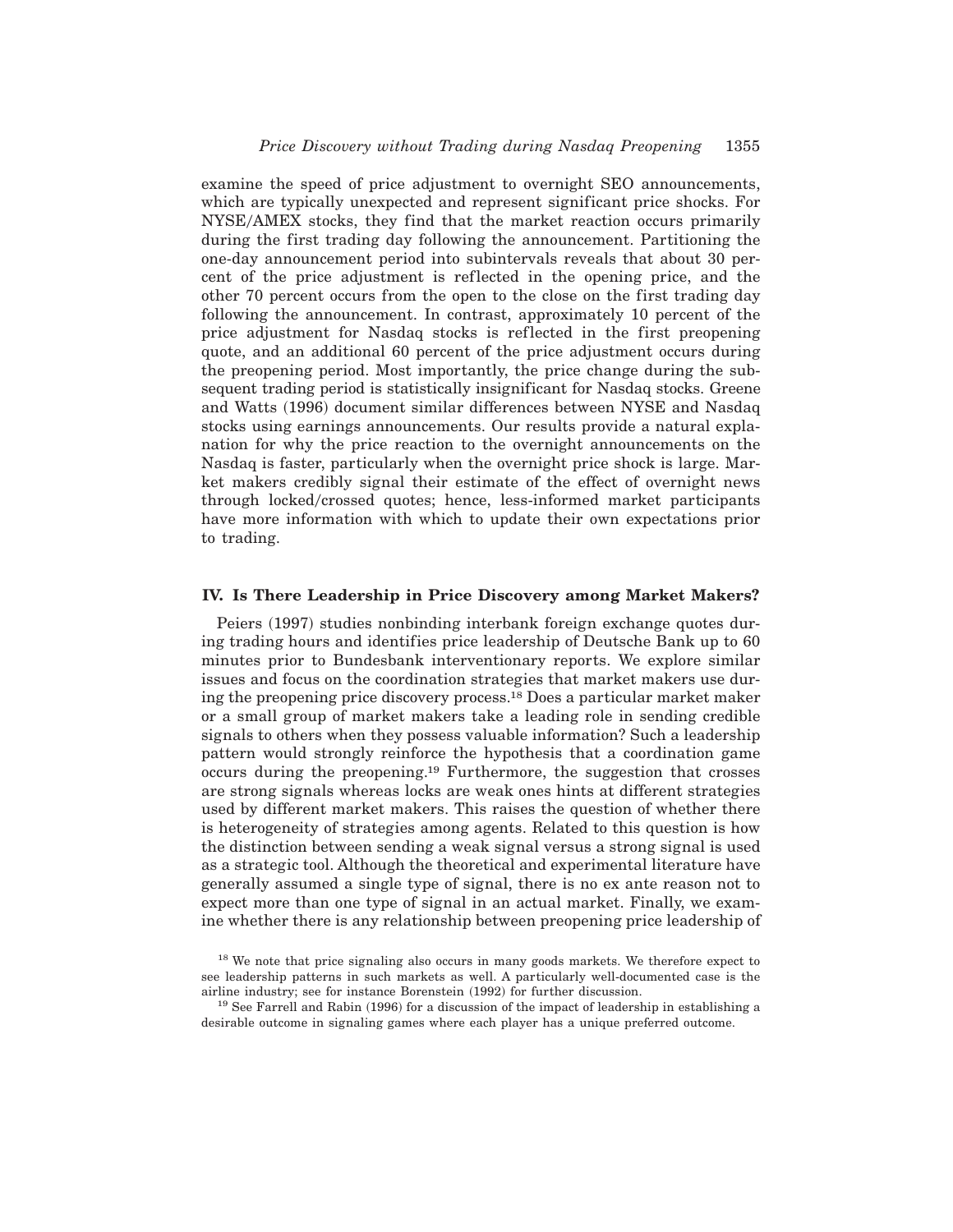market makers and the privileged relationship between a firm and brokerage firms who are lead underwriters in initial public or seasoned equity offerings.

### *A. Does Each Market Maker Contribute Equally to Price Discovery?*

Under the null of no leadership, there should be no significant difference between the importance of a dealers' contribution to price discovery and the frequency with which that dealer quotes during the preopening.

Our inquiry starts with separately identifying market makers who *initiate* the crossed and locked sequences since we consider the initiation of a sequence to correspond to sending a signal to the market. We calculate the frequency of crossed and locked sequences attributable to each market maker for each stock, and test whether the distribution of locked and crossed sequence initiation is equal to the distribution of quotes for all market makers. The test strongly rejects the null that the distribution of initiation of crossed and locked sequences is the same as the distribution of market maker quotes. We also strongly reject the null hypothesis that each market maker initiates crossed (or locked) sequences with equal probability as would be the case if crossed and locked sequence initiation was consistent with a uniform distribution.20 Overall, these results suggest that there exist different patterns of behavior in terms of cross and lock initiations across market makers.

As noted before, in order to uncover potential leadership among market makers, it is important to identify market makers who make a significant contribution to the price change during both crossed and locked periods. To gauge the contribution of each market maker during locks, we use a measure similar to the weighted price contribution in equation  $(2)$ . A measure for crosses can be defined similarly, but for the sake of simplicity we only describe the case of locks. Specifically, for a given stock, the weighted price contribution during locks (WPCL) by market maker  $k$  is defined as:

$$
W P C L_k = \sum_{t=1}^T \left( \frac{\left| \sum_{j=1}^{N_t} \Delta P_{j,t} \right|}{\sum_{t=1}^T \left| \sum_{j=1}^{N_t} \Delta P_{j,t} \right|} \right) \times \left( \frac{\sum_{j=1}^{N_t} \Delta P_{j,t} I_{j,k}}{\sum_{j=1}^{N_t} \Delta P_{j,t}} \right), \tag{3}
$$

where  $N_t$  is the number of locks and crosses on day *t*,  $\Delta P_{j,t}$  is the price change during the *j*th lock or cross on day  $t$ , and  $I_{j,k}$  is a dummy variable with value one if the *j*th event is a lock initiated by market maker *k* and with value zero otherwise. The first term in parentheses is the weighting factor for each day. Each day's weight is determined by that day's contribution to the cumulative absolute daily price change across all locks and crosses

<sup>20</sup> We rely both on  $\chi^2$  goodness-of-fit tests and on sign tests to compare the distribution of quotes and crossed/locked sequences across market makers.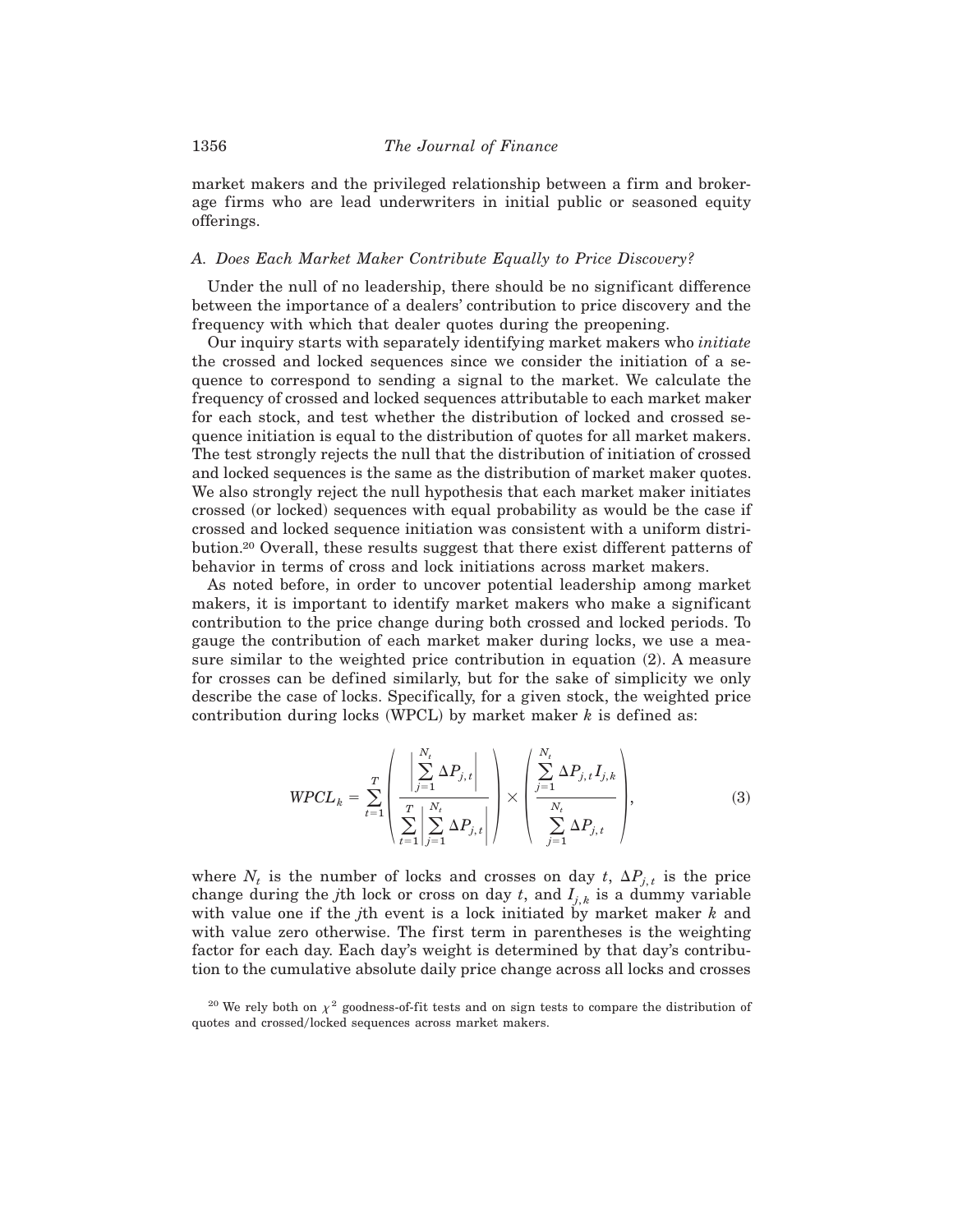over the entire sample period. The second term in parentheses is the contribution of the price change during locks initiated by market maker *k* on day *t* relative to total price change across all locks and crosses on day *t*.

Summary statistics of the percentage of price contribution, percentage of locked/crossed sequences, and percentage of quotes for the top three market makers are reported in Table IV. The top three are selected on the basis of weighted price contribution. Panel A pertains to locks, Panel B explores crossed markets. It is important to note that the top three market makers for locks are not necessarily the same as the top three for crosses. First, we discuss results for the top three locking market makers. Across all stocks, the number one, two, and three market makers initiate 9.6, 6.2, and 5.4 percent of the locked sequences, and their price contributions are 8.2, 4.8, and 3.8 percent, respectively. However, the frequency of preopening quotes is virtually flat: 3.0, 3.0, and 2.9 percent for the top three market makers. In addition, both price contribution and locked sequences by the top three market makers are far beyond their respective shares of quotes: 16.8 and 21.2 percent versus 8.9 percent. The conclusion is that there is a subset of market makers that dominates the initiation of locks in each stock, but that locks are a relatively weak signal as reported in Section III.

Next, consider the top three crossing market makers. When only frequencies of initiation of crossed and locked sequences are considered, there is a strong similarity between crosses and locks. For example, the top three crossing market makers initiate 7.8, 7.0, and 6.0 percent of crosses, respectively. The results change substantially, however, when we consider the share of price contributions for each of the leading market makers in locks and crosses. The number one, two and three crossing market makers make 21.0, 11.3, and 7.8 percent of the price contribution. In aggregate, the top three crossing market makers contribute 40.1 percent of the price change during crossed sequences. In comparison, the price contribution by the top three locking market makers is only 16.8 percent. It appears that the incidence of initiating either locks or crosses is limited to a small group of dealers, but the impact of a lock is very different from the impact of a cross. Locks are weak signals of price movements before trading, in comparison crosses are strong signals.

We further investigate the relationship between the overnight return, the return during crosses, and the leading market makers using two regression models (not reported).<sup>21</sup> In the first regression model, we regress the overnight return on the compounded return for all preopening crossed sequences for those days when there is at least one crossed sequence—approximately 20 percent of the days in the pooled sample. In the second regression model, we regress the overnight return on the compounded return for all preopening crossed sequences that are initiated by the three leading market makers as identified by price contribution. The adjusted  $R^2$  is 0.51 for the first regression and 0.30 for the second. Thus, slightly more than 50 percent of

 $^{21}$  Since crosses are far more informative than locks, the regression analysis focuses on crosses.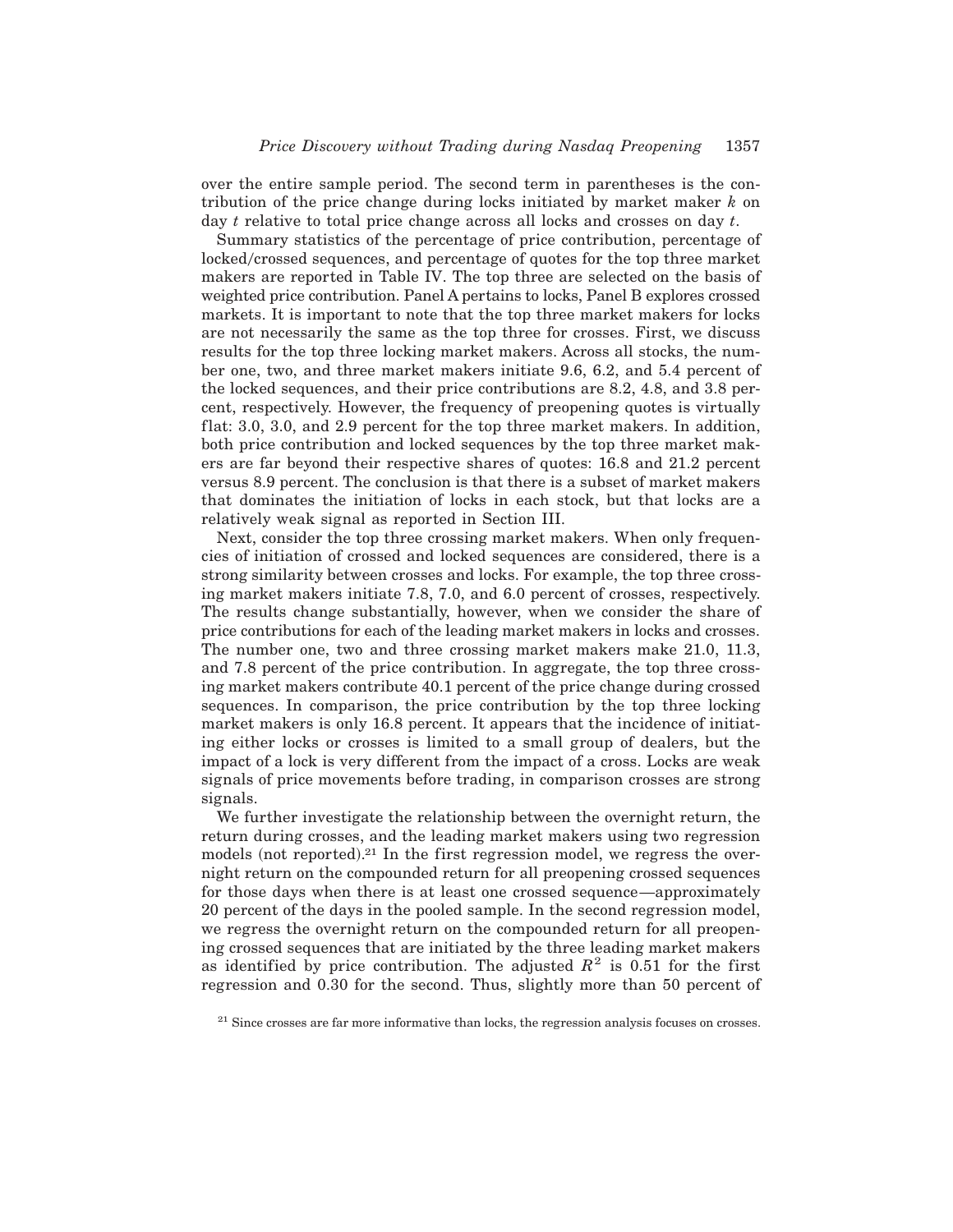#### **Table IV**

# Price Leaders in Market Locks/Crosses for the Sample Stocks during the Preopening

Reported are cross-sectional averages of the price contribution (Price Cont.) during locks and crosses, the locked/crossed sequence frequencies, and the quote frequencies for the #1, #2, and #3 leading market makers who have the greatest relative time-weighted price contribution during locks/crosses. The top three market makers for locks are not necessarily the same as the top three for crosses. The sample period extends from October 1, 1995 through September 30, 1996. The sample stocks are partitioned into four quartiles and sorted according to the daily average number of trades. Quartile 1 contains the least active firms, quartile 4 the most active firms.

|                                        |                          |                          |                   |                          |                          | Panel A: Top Locking Market Makers  |                          |                   |                   |                           |                      |                   |
|----------------------------------------|--------------------------|--------------------------|-------------------|--------------------------|--------------------------|-------------------------------------|--------------------------|-------------------|-------------------|---------------------------|----------------------|-------------------|
|                                        | #1 Locking Market Maker  |                          |                   | #2 Locking Market Maker  |                          |                                     | #3 Locking Market Maker  |                   |                   | Total $(+1-3)$            |                      |                   |
| Sample                                 | $%$ of<br>Price<br>Cont. | $%$ of<br>Seq.           | $%$ of<br>Quote   | $%$ of<br>Price<br>Cont. | $%$ of<br>Seq.           | $%$ of<br>Quote                     | $%$ of<br>Price<br>Cont. | $%$ of<br>Seq.    | $%$ of<br>Quote   | $%$ of<br>Price<br>Cont.  | $%$ of<br>Seq.       | $%$ of<br>Quote   |
| Full sample                            | 8.2                      | 9.6                      | $3.0\,$           | 4.8                      | 6.2                      | 3.0                                 | 3.8                      | 5.4               | 2.9               | 16.8                      | 21.2                 | 8.9               |
| Quartile 1<br>Quartile 2               | 13.0<br>8.8              | 14.6<br>12.3             | $3.2\,$<br>3.3    | 7.1<br>5.3               | 8.7<br>6.8               | 3.1<br>3.0                          | 6.2<br>4.1               | 9.7<br>4.5        | 3.0<br>3.2        | 26.3<br>18.2              | 33.0<br>23.6         | 9.3<br>9.5        |
| Quartile 3<br>Quartile 4               | 5.5<br>5.7               | 8.5<br>5.2               | 3.1<br>2.6        | 4.0<br>3.0               | 5.7<br>3.4               | 3.2<br>2.6                          | 2.9<br>2.2               | 4.4<br>3.3        | 3.1<br>2.4        | 12.4<br>10.9              | 18.6<br>11.9         | 9.4<br>7.6        |
|                                        |                          |                          |                   |                          |                          | Panel B: Top Crossing Market Makers |                          |                   |                   |                           |                      |                   |
|                                        |                          | #1 Crossing Market Maker |                   |                          | #2 Crossing Market Maker |                                     |                          | #3 Crossing       |                   | Total (#1-3) Market Maker |                      |                   |
| Sample                                 | $%$ of<br>Price<br>Cont. | $%$ of<br>Seq.           | $%$ of<br>Quote   | $%$ of<br>Price<br>Cont. | $%$ of<br>Seq.           | $%$ of<br>Quote                     | $%$ of<br>Price<br>Cont. | $%$ of<br>Seq.    | $%$ of<br>Quote   | $%$ of<br>Price<br>Cont.  | $%$ of<br>Seq.       | $%$ of<br>Quote   |
| Full sample                            | 21.0                     | 7.8                      | 3.0               | 11.3                     | 7.0                      | 3.1                                 | 7.8                      | 6.0               | 2.8               | 40.1                      | 20.8                 | 8.9               |
| Quartile 1<br>Quartile 2<br>Quartile 3 | 29.4<br>20.1<br>19.9     | 11.6<br>7.8<br>6.4       | 2.6<br>3.1<br>3.3 | 14.1<br>12.4<br>10.0     | 9.2<br>6.3<br>6.3        | 3.2<br>3.4<br>3.1                   | 9.2<br>8.2<br>7.1        | 9.3<br>5.2<br>5.8 | 3.1<br>2.7<br>3.3 | 52.7<br>40.7<br>37.0      | 30.1<br>19.3<br>18.5 | 8.9<br>9.2<br>9.7 |
| Quartile 4                             | 15.3                     | 5.9                      | 2.8               | 8.8                      | 6.3                      | 2.6                                 | 6.8                      | 4.4               | 2.4               | 30.9                      | 16.6                 | 7.8               |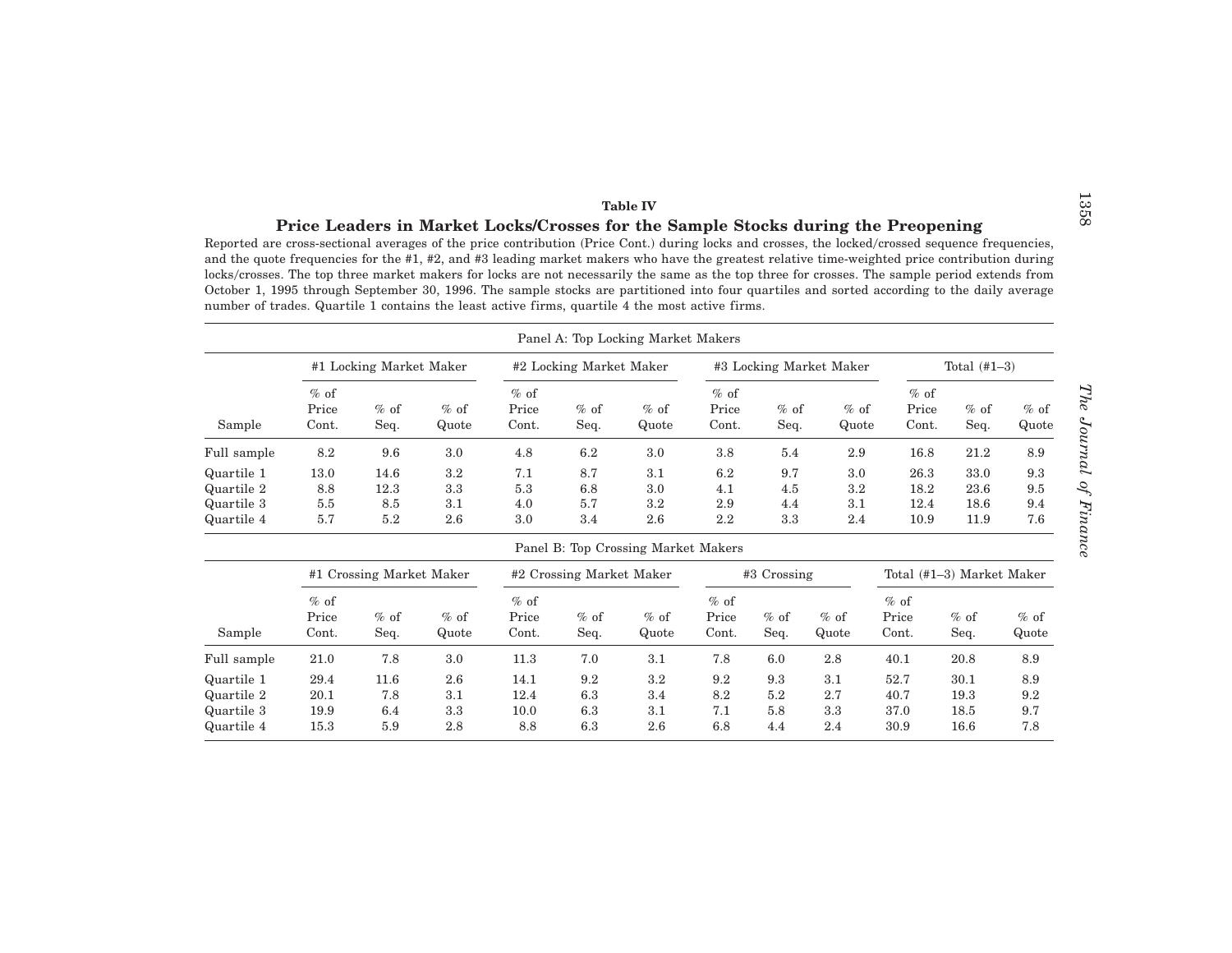the variation in overnight return is explained by the return during all crossed sequences, of which about 60 percent is due to crossed periods initiated by the three leading market makers. This result suggests that leading market makers make important contributions to price discovery during the preopening period.

## *B. Heterogeneity of Dealers and Their Strategies*

We find many differences between the relatively weak signal of a lock and the much stronger action of market makers who cross a market. One may ask whether market makers who engage in locking markets are the same as those causing crossed sequences. In another words, do we observe the same agents using different strategies depending on the quality and nature of their private information or do different agents intervene under different market conditions? If there is such a heterogeneity there must be features that clearly differentiate the protagonists to rationalize their different behavior.

To investigate these issues we present the identity of the leading market makers in Table V. Specifically, we list the top five crossing market makers and their occurrence as the number one, two, or three market maker for our sample stocks. The results indicate that major brokerage firms often act as leading market makers. For instance, Bear, Stearns & Co. is identified as the number one, two, or three leader in crosses for eight, four, and six stocks. Morgan Stanley & Co. takes leadership in a total of 15 stocks, followed by Goldman Sachs & Co. and Merrill Lynch. In aggregate, the top five crossing market makers, among about 200 market makers, are identified as the most important leading market maker for 23 stocks, which is close to 50 percent of our sample stocks. Thus, market makers from these full-service brokerage firms play an important role in the price discovery during the preopening.

Table V also reports the identity of the top five locking market makers. Among them, three are large wholesale brokers: Sherwood Securities Corp., Knight Securities, and Mayer & Schweitzer Inc. Note that for locks there is not much difference between total ranks of the number one (e.g., Sherwood Securities) with a total of 13 stocks, and the number five  $(e.g.,$  Mayer  $\&$ Schweitzer) with a total of 10 stocks. For crosses the number one leading market maker has a total of 18 stocks and the fifth ranked has fewer than half that number with only eight stocks with price leadership.

A comparison of the two lists shows that strong signals of crossing markets emerge primarily from large brokerage firms, while weak signals of locking markets are from large wholesale brokers. To rationalize why these protagonists have different strategies, we consider the difference between large brokerage firms and wholesalers. Large brokerage firms represent a preponderance of the large, institutional order flow and also possess a substantial in-house research arm. There is partial evidence from the block trading literature that institutional trades have a substantial effect on stock prices (see, e.g., Keim and Madhavan  $(1996)$ ). This may reflect the informational content of institutional trades or it may reflect the costs of meeting a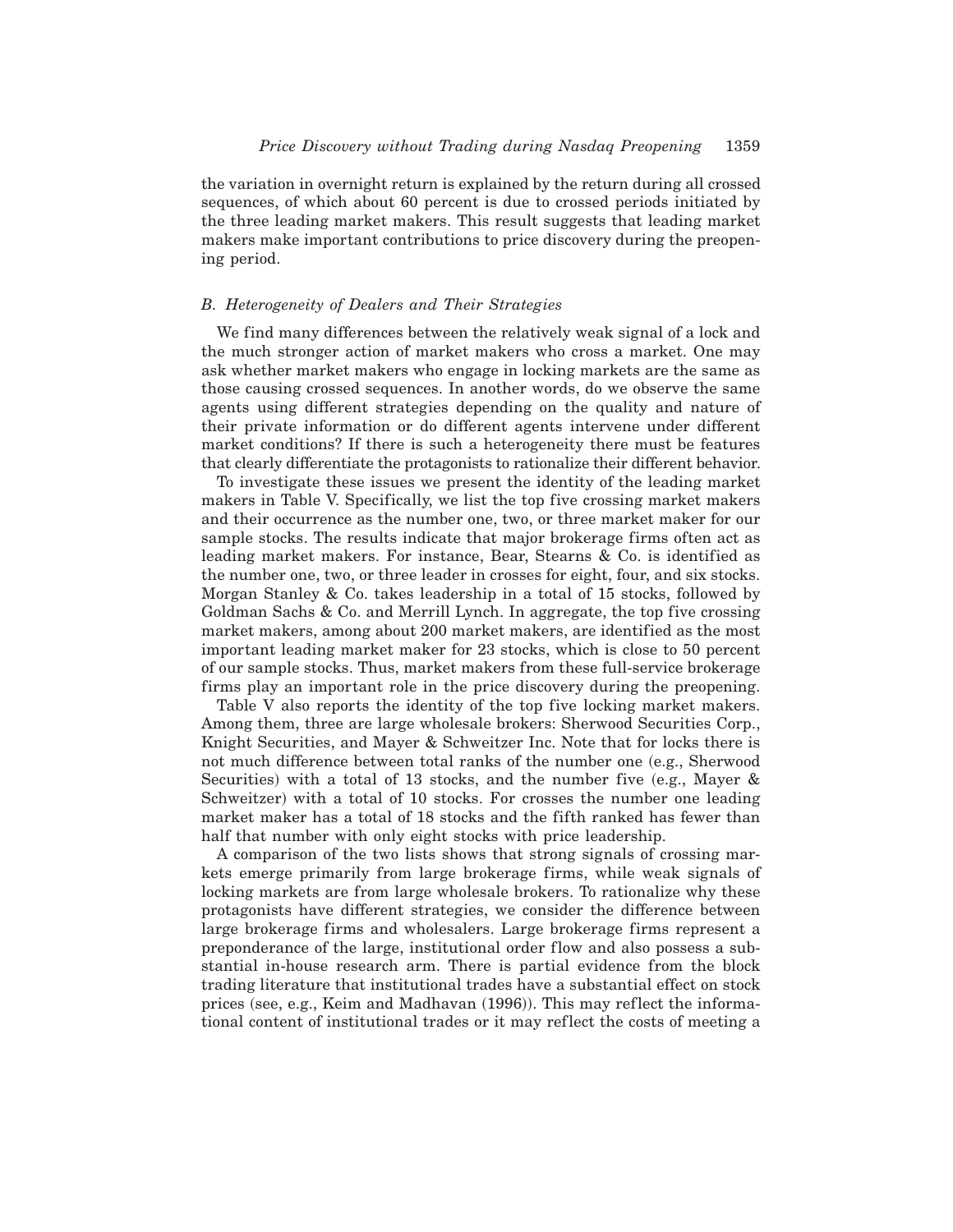#### **Table V**

# **The Identity of Leading Market Makers during the Preopening for Sample Stocks**

Reported below are the identity of the top five Nasdaq market makers who have the greatest weighted price contribution during crosses (or locks), and the ranking of each market maker as the number one, two, or three leader based on the weighted price contribution during crosses (or locks) across all the sample stocks. Of market makers listed below, Knight Securities L.P., Mayer & Schweitzer, Inc., and Sherwood Securities Corp. are wholesale brokers; the others are full-service brokerage firms. The sample period extends from October 1, 1995 through September 30, 1996.

| Name of Market Maker       | #1 | #2 | #3                | Total |
|----------------------------|----|----|-------------------|-------|
| Crossed sequences          |    |    |                   |       |
| Bear, Stearns & Co., Inc.  | 8  |    | 6                 | 18    |
| Morgan Stanley & Co., Inc. | 6  |    | $\mathcal{D}_{1}$ | 15    |
| Goldman Sachs & Co.        | 3  | 5  | 2                 | 10    |
| Merrill Lynch Inc.         | 2  | 2  |                   | 8     |
| Sherwood Securities Corp.  | 4  |    |                   | 8     |
| Total                      | 23 | 22 | 14                | 59    |
| Locked sequences           |    |    |                   |       |
| Sherwood Securities Corp.  | 6  | 5  | 2                 | 13    |
| Goldman Sachs & Co.        | 5  | 5  | З                 | 13    |
| Knight Securities L.P.     | 5  | 3  | 4                 | 12    |
| Morgan Stanley & Co., Inc. | 5  | 3  | 2                 | 10    |
| Mayer & Schweitzer, Inc.   | 3  | 3  | 4                 | 10    |
| Total                      | 24 | 19 | 15                | 58    |

large demand for liquidity. Whether the price impact of institutional trades is information or liquidity driven, the effect in the preopening may be similar. A brokerage house seeking to position an institutional order may signal a larger price change than a wholesaler representing retail order flow. Retail order flow is generally considered uninformed and wholesalers have little, if any, research capabilities. Also, wholesalers are less willing to commit capital to accommodating customer trades than are brokerage firms and may signal via a lock for smaller imbalances than would induce a brokerage firm to cross the market.

## *C. Price Leadership and IPO/SEO Activity*

If the preopening is used by market makers to exchange information regarding the opening price then the leading market makers should be those who possess private information about the security. There are several types of private information that would be important. One type is superior information about the prospects for the firm. Overnight order flow is certainly another major source of private information. One candidate class of market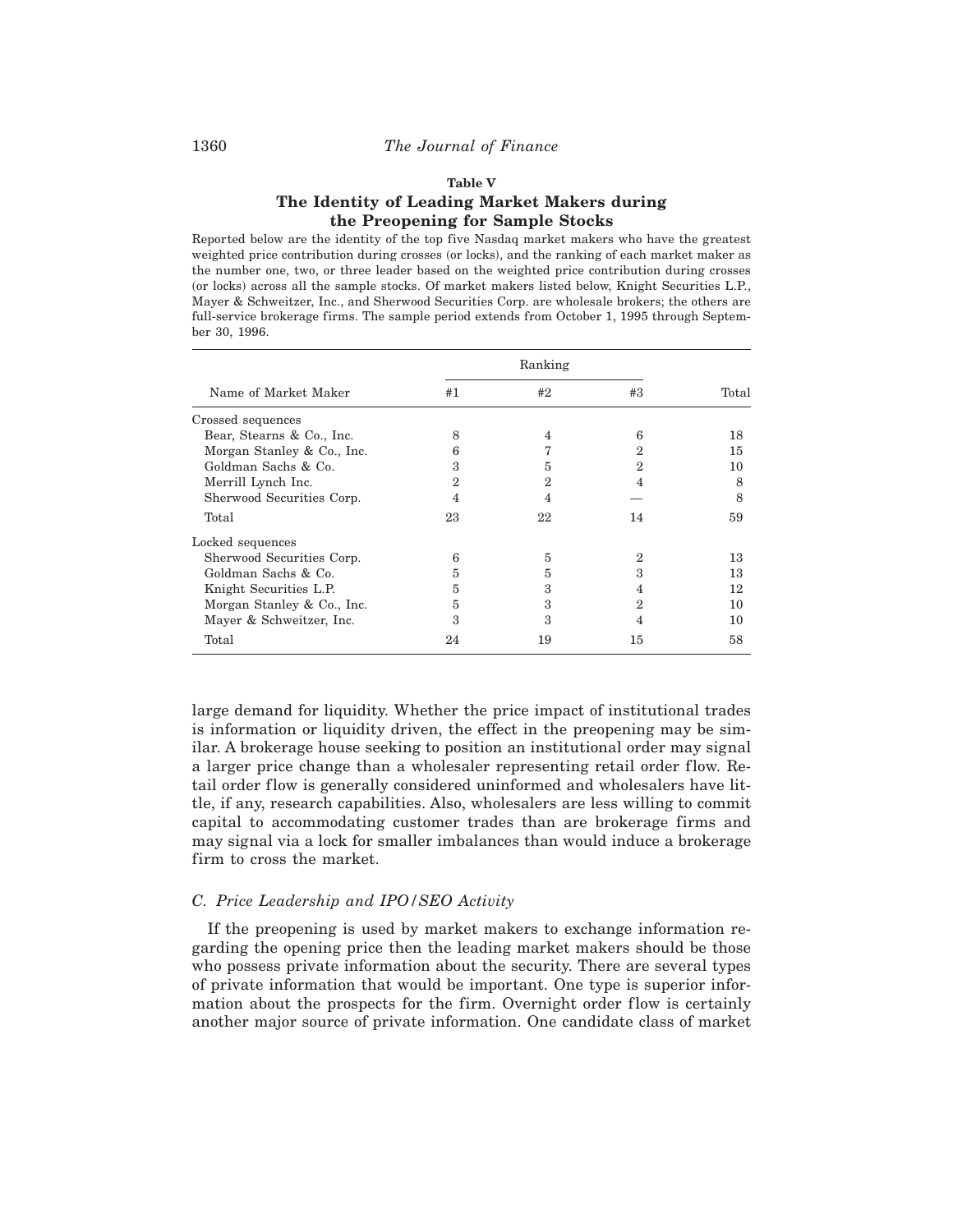makers that might possess both types of information is the brokerage firm that underwrites a firm's equity securities in either an initial public offering or a seasoned equity offering.

In the aftermarket period of an IPO, studies including Schultz and Zaman  $(1994)$ , Aggarwal and Conroy  $(1999)$ , and Ellis et al.  $(2000)$  show that the lead underwriter in an IPO accounts for a substantial portion of market making activity immediately following the underwriting. The proportion of trading activity decreases during the support period. Aggrawal and Conroy (1999) also document that the lead underwriter is the price leader in the preopening period prior to the start of trading on the first day of the IPO. If the underwriting firm continues to attract a significant portion of the order flow, particularly the informed order flow, its preopening price quotes should be more informative to the market. The lead underwriter firm may also retain informational advantages over the longer term. Michaely and Womack (1999) describe the implicit promise made by an underwriter to have its analysts continue to follow the security in the aftermarket. Although the relationship between the firm and the underwriter's analysts is presumably strongest at the time of the underwriting, the firm may continue to provide the underwriter's analysts with better information in the long run. One may therefore ask whether there is any long-term relationship between IPO/SEO activity and price leadership of market makers.

To answer this question, we collect information about the leading underwriters of IPO/SEO's for our sample stocks from 1980 through 1995. The source of the data is Security Data Company. For the 52 firms in our sample we recover 35 IPOs. The remaining 17 firms were either introduced to the market prior to 1980 or were foreign firms without IPO information available. A total of 36 firms have at least one SEO. The IPO and SEO information for the period prior to 1980 is unavailable from the database. For firms with multiple SEOs we consider all offerings as well as the latest offering in our analysis.22

First, we examine in Table VI whether there is any matching pattern between the top five crossing and locking market makers and their involvement in stocks as leading underwriters. For crosses, we note that Bear, Stearns & Co. is a leading underwriter for only one SEO, for which it is also a price contribution leader.23 Morgan Stanley & Co. is more active in underwriting. It is a leading underwriter for five IPOs and is a price contribution leader for three of those five. For SEOs the comparable figures for Morgan Stanley & Co. are nine and three. Sherwood Securities Corp., Knight Securities, and Mayer  $\&$  Schweitzer Inc. do not engage in IPO/SEO activity and therefore show zero entries in Table VI. For price leadership in locks we notice again that Goldman Sachs & Co. and Morgan Stanley & Co. are both leading underwriters and leading market maker for roughly the same fraction of stocks. We also calculate, but do not report, the price contribution of all market

 $22$  We include subsidiary and successor firm relationships in identifying lead underwriters.

<sup>23</sup> In this exercise, the information of the most recent SEO is used.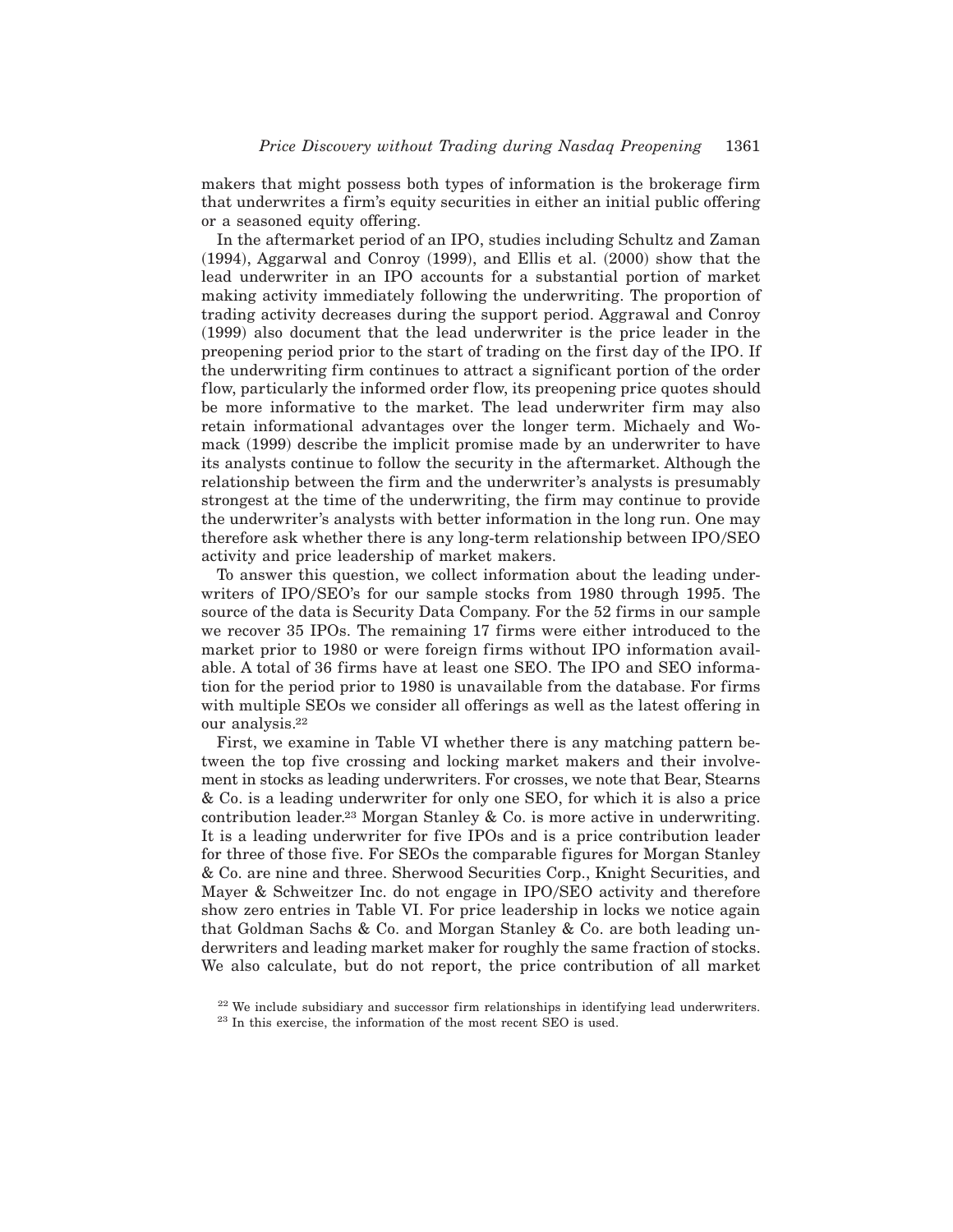#### **Table VI**

#### **Underwriters in Market Crosses/Locks for Sample Stocks**

Reported below are the names of the top five Nasdaq market makers who have the greatest weighted price contribution during crosses (or locks), the count that the market maker is the leading underwriter in the IPO in our sample stocks (leading UW), the count that the market maker is also a price leader for those same stocks (leading UW–MM), the count that the market maker is the leading underwriter in the most recent SEO for our sample stocks, and the count that the market maker is also a price leader for those same stocks. Information about the leading underwriters of the IPO/SEOs for sample stocks are collected during the period from 1980 to 1995. Among 52 sample firms, we find that 35 firms have at least one IPO and 36 firms have at least one SEO during the period of 1980 through 1995. Of market makers listed below, Knight Securities L.P., Mayer & Schweitzer, Inc., and Sherwood Securities Corp. are wholesale brokers; the others are full-service brokerage firms.

|                            |                           | <b>IPO</b>                   | <b>SEO</b>                |                              |  |
|----------------------------|---------------------------|------------------------------|---------------------------|------------------------------|--|
| Name of Market Maker       | Count of<br>Leading<br>UW | Count of<br>Leading<br>UW–MM | Count of<br>Leading<br>UW | Count of<br>Leading<br>UW–MM |  |
| Crossed sequences          |                           |                              |                           |                              |  |
| Bear, Stearns & Co., Inc.  | $^{(1)}$                  |                              |                           |                              |  |
| Morgan Stanley & Co., Inc. | 5                         | 3                            | 9                         | З                            |  |
| Goldman Sachs & Co.        | 8                         | 2                            | 8                         | 3                            |  |
| Merrill Lynch Inc.         | 4                         | 2                            | 3                         |                              |  |
| Sherwood Securities Corp.  |                           |                              | 0                         |                              |  |
| Locked sequences           |                           |                              |                           |                              |  |
| Sherwood Securities Corp.  |                           |                              |                           |                              |  |
| Goldman Sachs & Co.        | 8                         |                              | 8                         |                              |  |
| Knight Securities L.P.     |                           |                              |                           |                              |  |
| Morgan Stanley & Co., Inc. | 5                         |                              | 9                         |                              |  |
| Mayer & Schweitzer, Inc.   |                           |                              |                           |                              |  |

makers who are underwriters in IPOs and SEOs. In comparison to each of the top three leading market makers, we note that underwriters as a group have a very small fraction of the price contribution during crossed and locked sequences. For example, the total price contribution of all leading underwriters  $(1PO and SEO combined)$  is 5.6 percent during crosses (with an average of two underwriters per stock), while the price contribution of the number one, two, and three crossing market makers is 21.0, 11.3, and 7.8 percent, respectively (see Table IV). A similar conclusion can be drawn for the locked sequences. The evidence for a long-run relationship between leadership in underwriting and price leadership in market making is weak.

These results may reflect the fact that large investment firms are omnipresent in a great variety of financial market activities, including underwriting and market making. While the corporate finance department may benefit from a commitment by the trading desk to maintain an active presence in clients' stocks after the support period as described by Michaely and Womack (1999), Aggarwal and Conroy (1999) point out that market making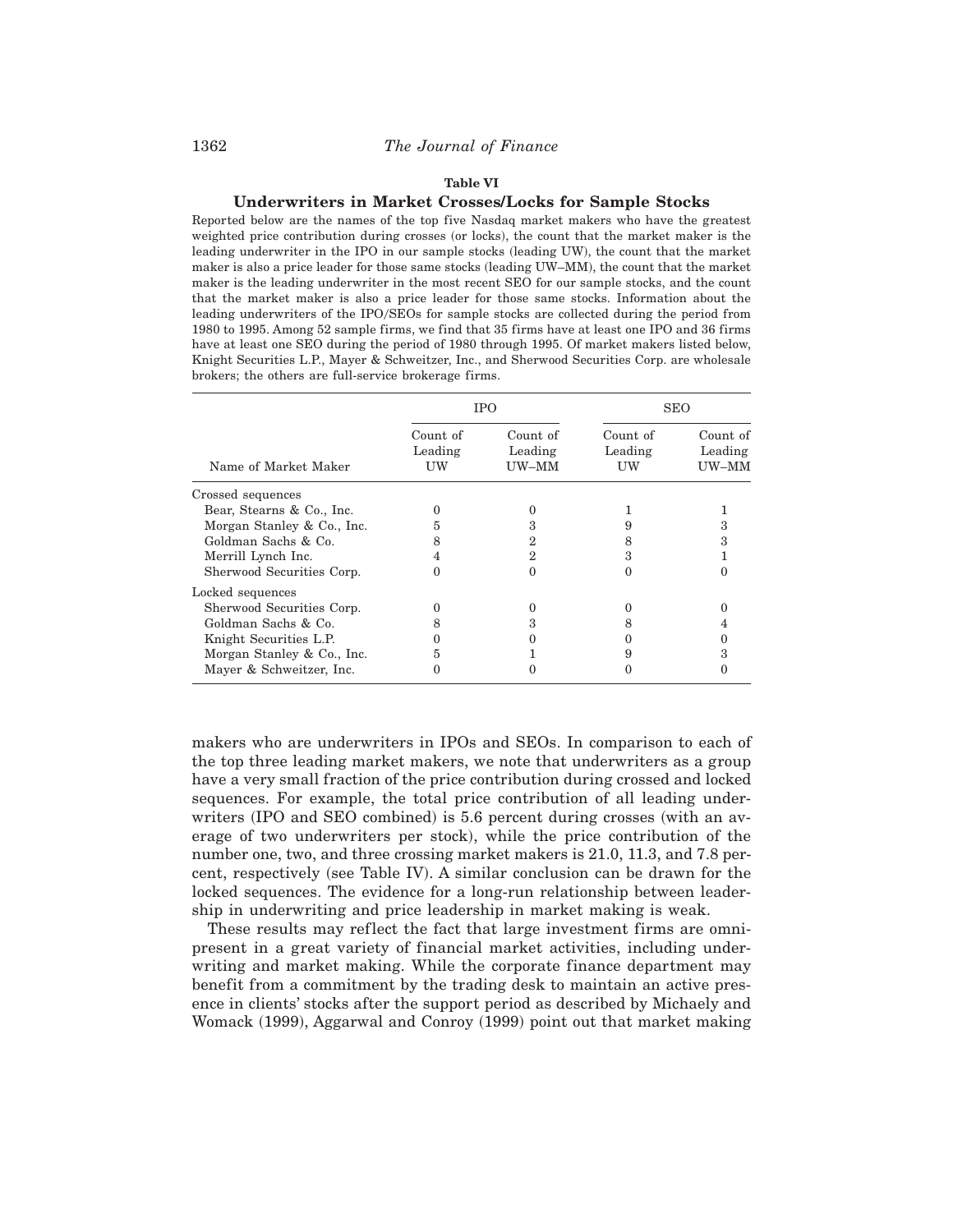profit and losses accrue to the desk. There is friction between the corporate finance department and the trading desk over which stocks the firm should make markets in. Over the long horizon the profitability of the trading desk may be the determining factor, particularly where underwriting activity has ceased. One interpretation of the leadership presence of Morgan Stanley & Co. and Goldman Sachs & Co. in a few of their underwritten issues is that these are the issues where the trading desk decided to maintain an active presence independent of the previous underwriting activity. This conclusion is supported by Ellis et al.  $(2000)$  who note that frequent underwriters such as Morgan Stanley and Goldman Sachs often make markets in stocks of firms they did not underwrite, whereas infrequent underwriters typically limit making markets to the stocks they underwrite. Overall we find that there is little evidence that IPO/SEO activity spills over into price leadership in market making over a longer time horizon for our sample of large Nasdaq companies.

## **V. Conclusion**

In spite of the occurrence of price signaling in many markets, it is a commonly held belief that nonbinding commitments do not contain any information and therefore do not contribute to price discovery. This article shows that there is price discovery through the use of market maker preopening quotes as price signals in the absence of firm commitments and trading on Nasdaq. In contrast to previous research, our paper studies the informational content of price quotation signals when there is no trading and therefore does not confound the information from signaling and contemporaneously occurring transactions. In particular, we examine all the Nasdaq market maker quotes and identities during the 90 minutes prior to the onset of trading. The Nasdaq preopening has several characteristics:  $(1)$  many Nasdaq market makers actively post quotes,  $(2)$  the preopening quotes are nonbinding commitments that can be revised, and  $(3)$  the identity of participating market makers is known to others. Hence, the preopening period provides an ideal setting to investigate whether there is price discovery through signaling in the absence of trading and binding commitments, and whether the price discovery during the preopening is a significant part of the daily price change.

To summarize the findings, we conclude that nonbinding quotations of market makers do convey information for price discovery. The contribution of the preopening period, as measured on a relative unit of time basis, is as large as that of the trading period. We uncover different types of signals and establish that there is price leadership among market makers. Our empirical evidence indicates that Nasdaq dealers use crossed and locked inside quotes as a unique mechanism to indicate to others the equilibrium opening prices conditional on the overnight information. In comparison to locked inside quotes, crossed inside quotes carry a much stronger message. We further show that among more than 200 Nasdaq market makers, only a small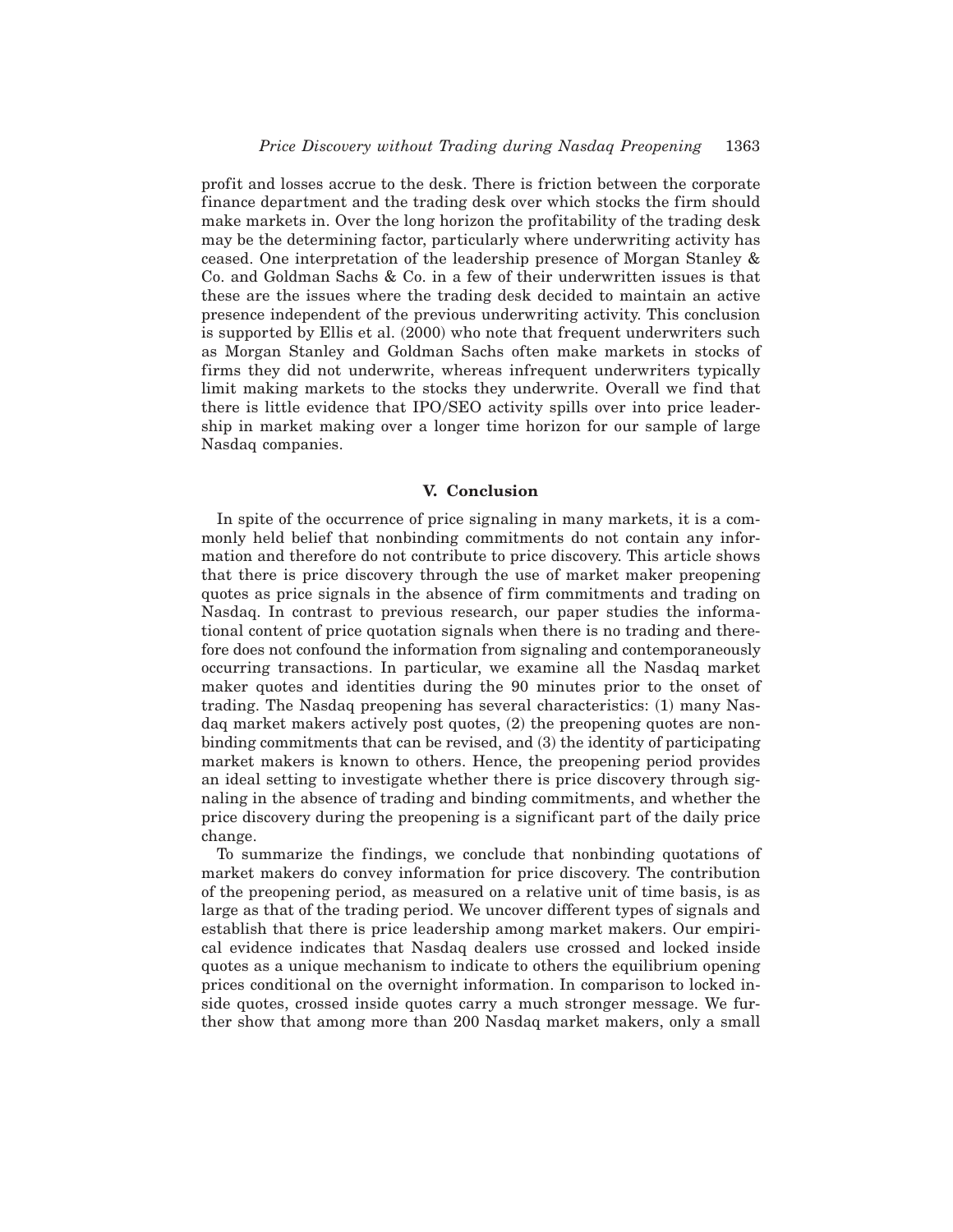fraction of them are responsible for about 40 percent of the price changes during crosses. Finally, by exploring the linkages between price leadership and IPO/SEO underwriting relationships, we find that the strong association between underwriting and market making activity over the short term, which is documented in the literature, does not appear to persist into the long run.

#### **REFERENCES**

- Aggarwal, Reena, and Patrick Conroy, 1999, Price discovery in initial public offerings and the role of the lead underwriter, *Journal of Finance*, forthcoming.
- Amihud, Yakov, and Haim Mendelson, 1987, Trading mechanisms and stock returns: An empirical investigation, *Journal of Finance* 42, 533–553.
- Bagehot, Walter, 1971, The only game in town, *Financial Analysts Journal* 22, 12–14.
- Barclay, Michael, William Christie, Jeffrey Harris, Eugene Kandel, and Paul Schultz, 1999, The effects of market reform on the trading costs and depths of Nasdaq stocks, *Journal of Finance* 54, 1–34.
- Barclay, Michael, and Jerold Warner, 1993, Stealth trading and volatility: Which trades move prices? *Journal of Financial Economics* 34, 281–305.
- Battalio, Robert, Jason Greene, and Robert Jennings, 1997, Do competing specialists and preferencing dealers affect market quality? *Review of Financial Studies* 10, 969–995.
- Battalio, Robert, Brian Hatch, and Robert Jennings, 1997, SOES trading and market volatility, *Journal of Financial and Quantitative Analysis* 32, 225–238.
- Bessembinder, Hendrik, Kalok Chan, and Paul Seguin, 1996, An empirical examination of information, differences of opinion, and trading activity, *Journal of Financial Economics* 40, 105–134.
- Biais, Bruno, Pierre Hillion, and Chester Spatt, 1999, Price discovery and learning during the pre-opening in the Paris Bourse, *Journal of Political Economy* 107, 1218–1248.
- Borenstein, Severin, 1992, The evolution of U.S. airline competition, *Journal of Economic Perspectives* 6, 45–73.
- Chan, K. C., William Christie, and Paul Schultz, 1995, Market structure and the intraday pattern of bid-ask spreads for Nasdaq securities, *Journal of Business* 68, 35–60.
- Christie, William, and Paul Schultz, 1994, Why do Nasdaq market makers avoid odd-eighth quotes? *Journal of Finance* 49, 1813–1840.
- Copeland, Thomas, and Dan Galai, 1983, Information effects and the bid-ask spread, *Journal of Finance* 38, 1457–1469.
- Dutta, Prajit, and Ananth Madhavan, 1997, Competition and collusion in dealer markets, *Journal of Finance* 52, 245–276.
- Easley, David, Nicholas Kiefer, Maureen O'Hara, and Joseph Paperman, 1996, Liquidity, information and infrequently traded stocks, *Journal of Finance* 51, 1405–1436.
- Easley, David, and Maureen O'Hara, 1987, Price, trade size, and information in securities markets, *Journal of Financial Economics* 19, 69–90.
- Ellis, Katrina, Roni Michaely, and Maureen O'Hara, 2000, When the underwriter is the market maker: An examination of trading in the IPO after market, *Journal of Finance* 55, 1039–1074.
- Farrell, Joseph, 1995, Talk is cheap, *American Economic Review* 85, 186–190.
- Farrell, Joseph, and Matthew Rabin, 1996, Cheap talk, *Journal of Economic Perspectives* 10, 103–118.
- Forsythe, Robert, Russell Lundholm, and Thomas Rietz, 1999, Cheap talk, fraud and adverse selection in financial markets: Some experimental evidence, *Review of Financial Studies* 12, 461–479.
- Garman, Mark, 1976, Market microstructure, *Journal of Financial Economics* 3, 257–275.
- Glosten, Lawrence, and Lawrence Harris, 1988, Estimating the components of the bid/ask spread, *Journal of Financial Economics* 21, 123–142.
- Glosten, Lawrence, and Paul Milgrom, 1985, Bid, ask and transaction prices in a specialist market with heterogeneously informed traders, *Journal of Financial Economics* 13, 71–100.